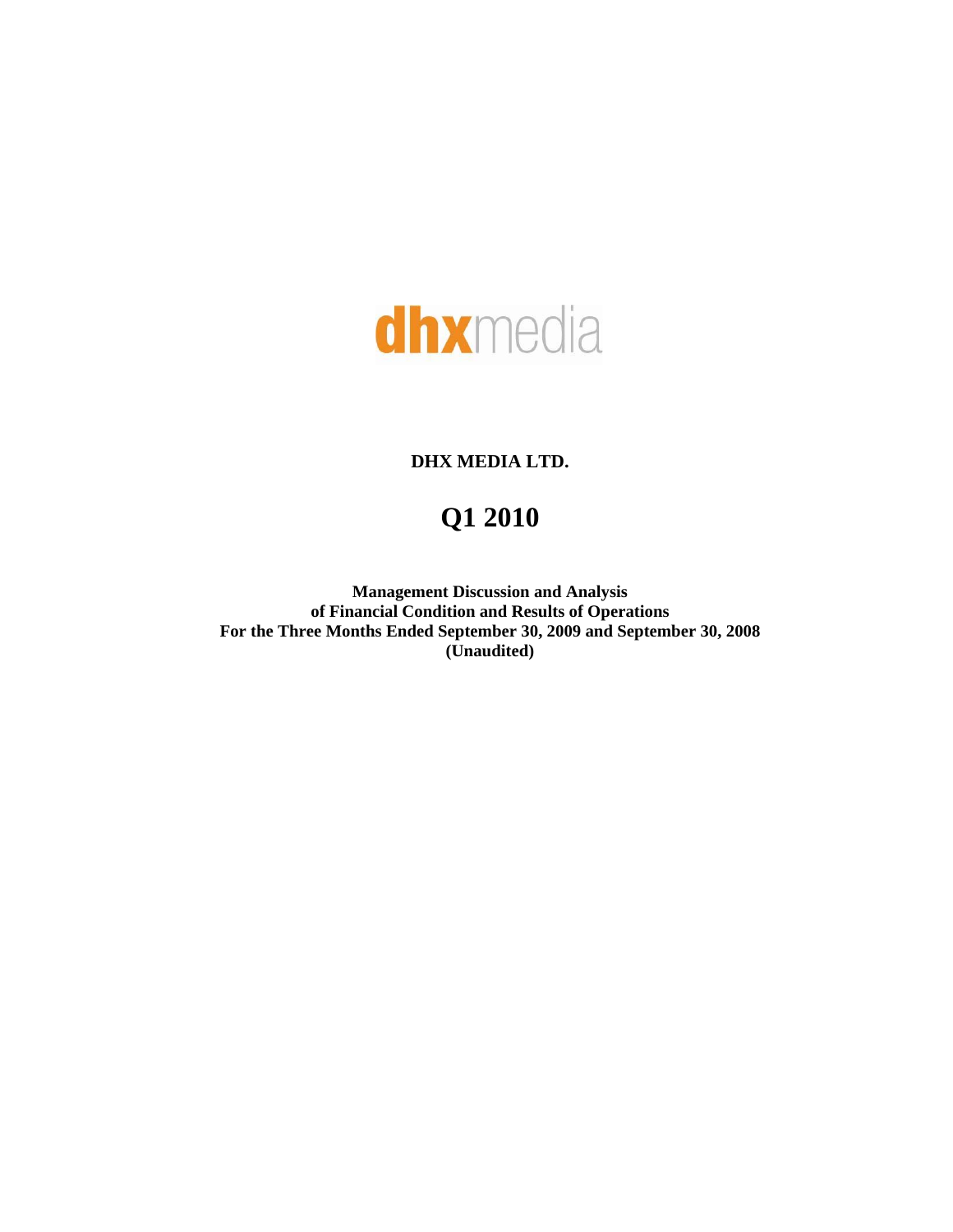## **DHX MEDIA LTD.**

Q1 2010 September 30, 2009

## **MANAGEMENT DISCUSSION AND ANALYSIS**

*The following Management Discussion & Analysis ("MD&A") prepared as of November 12, 2009, should be read in conjunction with DHX Media Ltd.'s* (the "**Company**" or "**DHX**") *unaudited interim consolidated financial statements and accompanying notes for the three months ended September 30, 2009 and 2008, as well as the Company's annual MD&A and*  audited consolidated financial statements for the years ended June 30, 2009, and 2008. The unaudited interim consolidated *financial statements and accompanying notes for the three months ended September 30, 2009 and 2008 have been prepared in accordance with Canadian generally accepted accounting principles.* 

*The Company's auditors, Pricewaterhouse Coopers LLP, have not reviewed the unaudited interim consolidated financial statements and accompanying notes for the three months ended September 30, 2009 and 2008.* 

DHX is a public company incorporated under the Canadian Business Corporations Act and its shares were listed on the TSX and AIM Exchanges on May 19, 2006 (symbol DHX). Additional information relating to the Company can be found on its website at [www.dhxmedia.com](http://www.dhxmedia.com/) or on SEDAR at [www.sedar.com.](http://www.sedar.com/) The Company delisted its shares from the AIM market of the London Stock Exchange effective October 1, 2009. The Company's shares continue to trade on the Toronto Stock Exchange.

The Company prepares its financial statements in accordance with Canadian generally accepted accounting principles. Figures in this MD&A are shown as millions (for example, \$100,000 is shown as \$0.10 million) and are approximate and have been rounded to the nearest ten thousand.

This MD&A contains certain forward-looking statements, which reflect DHX management's ("**Management**") expectations regarding the Company's growth, results of operations, performance, and business prospects and opportunities.

Statements about the Company's future plans and intentions, results, levels of activity, performance, goals or achievements, or other future events constitute forward-looking statements. Wherever possible, words such as "may," "will," "should," "could," "expect," "plan," "intend," "anticipate," "believe," "estimate," "predict," or "potential" or the negative or other variations of these words, or other similar words or phrases, have been used to identify these forward-looking statements. These statements reflect Management's current beliefs and are based on information currently available to Management.

Forward-looking statements involve significant risk, uncertainties, and assumptions. Many factors could cause actual results, performance, or achievements to differ materially from the results discussed or implied in the forward-looking statements. These factors should be considered carefully and readers should not place undue reliance on the forward-looking statements. Although the forward-looking statements contained in this MD&A are based on what Management believes to be reasonable assumptions, the Company cannot assure readers that actual results will be consistent with these forward-looking statements. These forwardlooking statements are made as of the date of this MD&A, and the Company assumes no obligation to update or revise them to reflect new events or circumstances. Many factors could cause the actual results, performance, or achievements of the Company to be materially different from any future results, performance, or achievements that may be expressed or implied by such forward-looking statements, including: general economic and market segment conditions, competitor activity, product capability and acceptance, international risk and currency exchange rates, and technology changes. An assessment of the risks that could cause actual results to materially differ from current expectations is contained in the "Risk Assessment" section of this MD&A. For a more detailed assessment of the risks that could cause actual results to materially differ from current expectations see the "Risk Assessment" section of the annual MD&A for the years ended June 30, 2009 and 2008 posted on SEDAR at www.sedar.com.

The foregoing is not an exhaustive list and other risks are detailed from time to time in other continuous disclosure filings of the Company. Should one or more of these risks or uncertainties materialize, or should assumptions underlying the forwardlooking statements prove incorrect, actual results may vary materially from those described herein as anticipated, believed, estimated, or expected.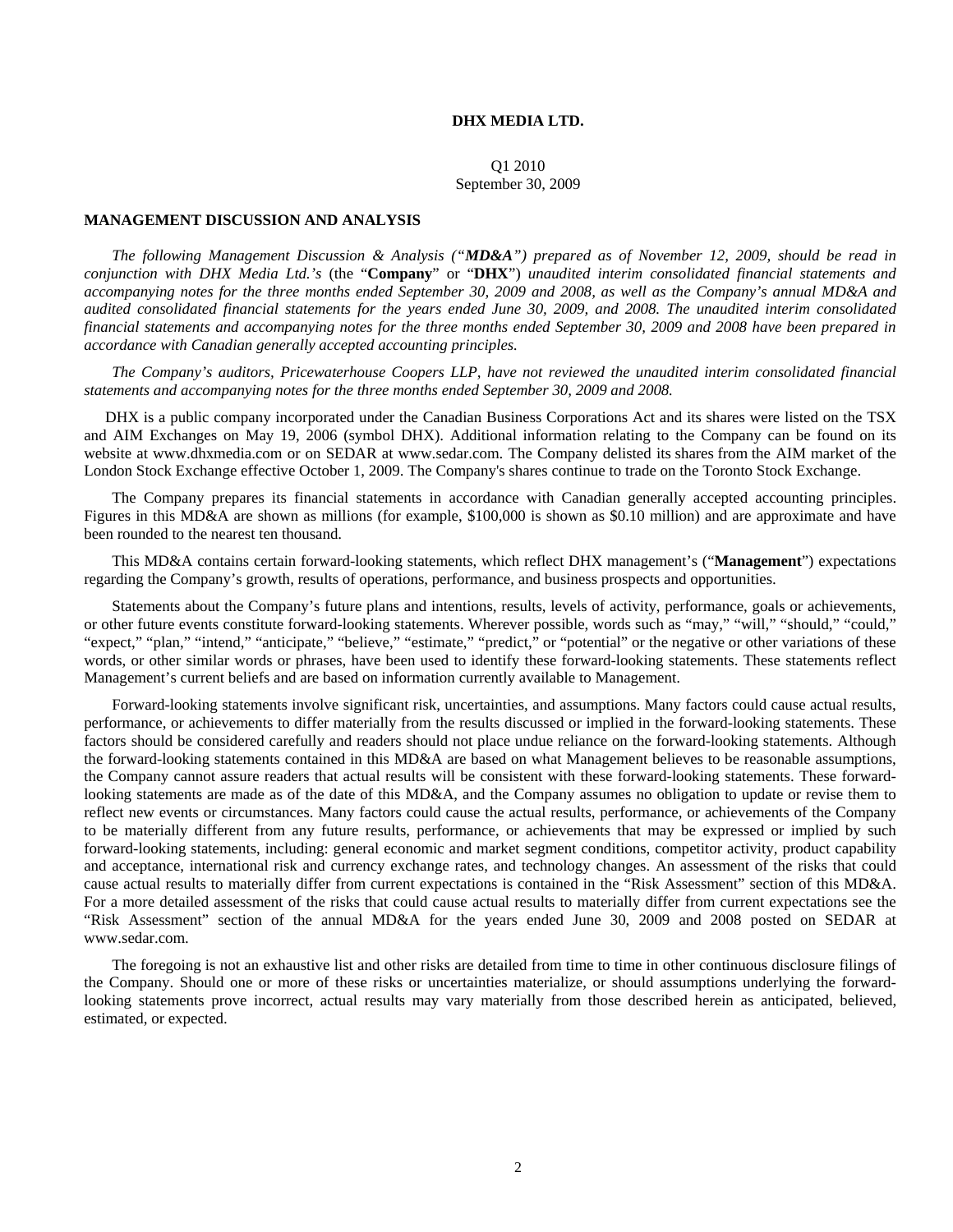### **Business of the Company**

DHX is a leading independent supplier and distributor of television and film productions. The Company is the result of the combination of The Halifax Film Company Limited ("**Halifax Film**") and Decode Entertainment Inc. ("**Decode**") during Fiscal 2006 and on December 4, 2007, March 20, 2008, and July 20, 2008 DHX added another three companies, Studio B Productions ("**Studio B**"), Bulldog Interactive Fitness Inc. ("**Bulldog**"), and imX Communications Inc. ("**imX**") respectively (See "Acquisition" and "Acquisitions" sections of this MD&A and the annual MD&A for the years ended June 30, 2009 and 2008 posted on SEDAR at www.sedar.com). In December 2008, the Company decided to dispose of Bulldog.

The Company produces, distributes, and exploits the rights for television and film programming. DHX's primary focus is on children's, youth, and family (collectively "**Children's and Family**") productions because of the international sales potential and longer-term and multiple revenue streams that this genre of programming provides. Children's and Family programming travels across cultures more easily than other genres and can therefore be sold into numerous markets, typically has a longer lifespan than other genres, and can be leveraged for merchandising and licensing revenues.

DHX's content library includes over 2,275 half-hours of programming and over 58 individual titles produced. The Company has 17 children's series currently in first window broadcast on multiple major cable and broadcast networks in North America and internationally, including, *The Mighty Jungle, Bo on the Go!, Franny's Feet, Chop Socky Chooks, Urban Vermin, Animal Mechanicals, Kid vs. Kat,* and *Martha Speaks*. The Company's prime-time production slate also includes notable achievements in the comedy genre, including the award-winning Canadian prime-time comedy series *This Hour Has 22 Minutes*, which is produced for the CBC and currently in its 17th season. The Company operates from its offices and production facilities in Halifax, Toronto, and Vancouver, producing content for distribution in domestic and international markets which is marketed via its Toronto based sales group.

#### **Revenue Model**

The Company historically earns revenues primarily from four categories: 1) production, 2) distribution of its proprietary productions, 3) producer and service fees, which include Canadian and limited rights proprietary programs and production services for third parties and equity investments, and 4) other revenues which include rental of studios and office facilities, music and royalty revenue, and new media revenue. The Company is able to generate revenue from productions by licensing its initial broadcast rights and pre-licensing of territories for its programs. Production revenues include the initial broadcast license revenues and any pre-sales or distribution advances included in the initial financing of the production of a film and television program. Once a production is completed and delivered, the program is included in the Company's library of film and television programming. Further revenue from exploitation of the program is included in distribution revenue. The Company also generates revenue from production services for programs in which it retains Canadian and limited participation rights and, in certain instances, from third parties and equity investments. Certain of these service and corporate overhead fees are earned for producing productions whose copyright is owned by third parties.

### *Production Revenue*

The Company derives production revenues from the grant of initial broadcast rights for the initial showing of commissioned productions and pre-licensing of territories. These fees are typically collected partially upon commissioning of a production, during production, and finally once a completed production is delivered for broadcast, and at some point in time after delivery as a holdback (See "Critical Accounting Policies and Estimates" section of this MD&A for details on revenue recognition).

#### *Distribution Revenue*

The Company is able to retain the ownership rights to its proprietary productions, which permits the Company to generate further revenues from the distribution of the Company's productions. In addition to generating revenues from the sale of initial broadcast rights, the Company is able to concurrently generate revenues from the sale of broadcast rights in other jurisdictions and on other platforms (such as DVD and video) for specified periods of time. Distribution revenue also includes theatrical and other revenues generated on its feature films.

## *Producer and Service Fee Revenue*

Starting in 2009, this category includes revenue accounted for using the percentage of completion method for certain programs where the Company has Canadian and other limited participation rights and, in some cases, revenues for service and corporate overhead fees earned for producing productions whose copyright is owned by third parties.

## *Other Revenue*

Other revenue includes rental of studios, equipment, and office facilities, music and royalty (including merchandising and licensing (**"M&L"**), and new media revenue.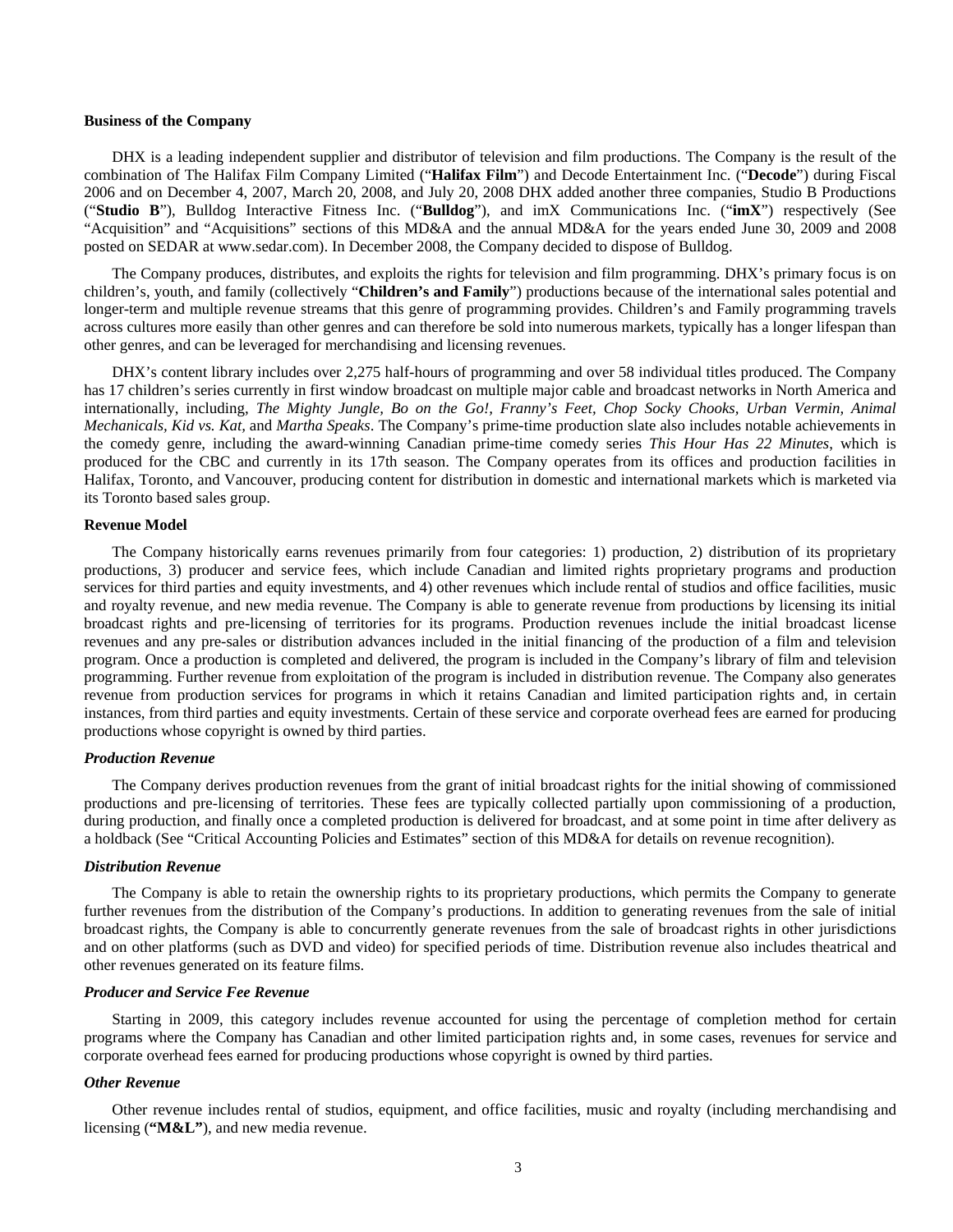## **SUMMARY CONSOLIDATED FINANCIAL INFORMATION**

The summary consolidated financial information set out below for the three months ended September 30, 2009 and 2008 has been derived from the Company's unaudited interim consolidated financial statements and accompanying notes for the three months ended September 30, 2009 and 2008, and from the audited consolidated financial statements for the years ended June 30, 2009 and can be found at www.sedar.com [or DHX's website at www.dhxmedia.com](http://www.dhxmedia.com/). Each reader should read the following **[information in conjunction with those statements and the related notes.](http://www.dhxmedia.com/)** 

|                                                                           | <b>Three Months Ended</b>                    | <b>Three Months Ended</b>        |
|---------------------------------------------------------------------------|----------------------------------------------|----------------------------------|
|                                                                           | September 30, 2009                           | September 30, 2008               |
|                                                                           | $($ \$000 $)$                                | $($ \$000 $)$                    |
|                                                                           | (except per share data)                      | (except per share data)          |
| Consolidated Statements of Income and Comprehensive Income Data:1         |                                              |                                  |
|                                                                           | 12,948                                       | 16,871                           |
| Direct production costs and amortization of film and television           |                                              |                                  |
|                                                                           | 8,287                                        | 11,878                           |
|                                                                           | 4,661                                        | 4,993                            |
|                                                                           | 3,452                                        | 3,338                            |
| Impairment in value of certain investment in film and television programs | 159                                          |                                  |
|                                                                           | 738                                          | 1,506                            |
|                                                                           | (53)                                         | 72                               |
|                                                                           | (584)                                        | (623)                            |
|                                                                           | 92                                           | 345                              |
|                                                                           | 9                                            | 610                              |
|                                                                           |                                              | (80)                             |
|                                                                           | 9                                            | 530                              |
|                                                                           | 0.00                                         | 0.01                             |
| Diluted earnings before discontinued operations per common share          | 0.00                                         | 0.01                             |
|                                                                           | 0.00                                         | 0.01                             |
|                                                                           | 0.00                                         | 0.01                             |
| Weighted average common shares outstanding                                |                                              |                                  |
|                                                                           | 44,335                                       | 42,783                           |
|                                                                           | 44,513                                       | 42,783                           |
|                                                                           | As at September 30,<br>2009<br>$($ \$000 $)$ | As at June 30,<br>2009<br>(5000) |
| <b>Consolidated Balance Sheet Data:</b>                                   |                                              |                                  |
|                                                                           | 11,500                                       | 11,086                           |
|                                                                           | 31,058                                       | 35,827                           |
|                                                                           | 138,548                                      | 148,803                          |
|                                                                           | 77,800                                       | 88,253                           |
|                                                                           | 60,748                                       | 60,550                           |
|                                                                           |                                              |                                  |

<sup>1</sup>The financial information for the three months ended September 30, 2009 in the table includes full quarterly results for Halifax Film, Decode, Studio B and imX (see–"Acquisition" section of the annual MD&A for the year ended June 30, 2009 and 2008 posted on SEDAR at [www.sedar.com](http://www.sedar.com/) for further details on the imX acquisition). The financial information for the three months ended September 30, 2008 in the table includes full quarterly results for Halifax Film, Decode, and Studio B, but only 72 days of activity for imX.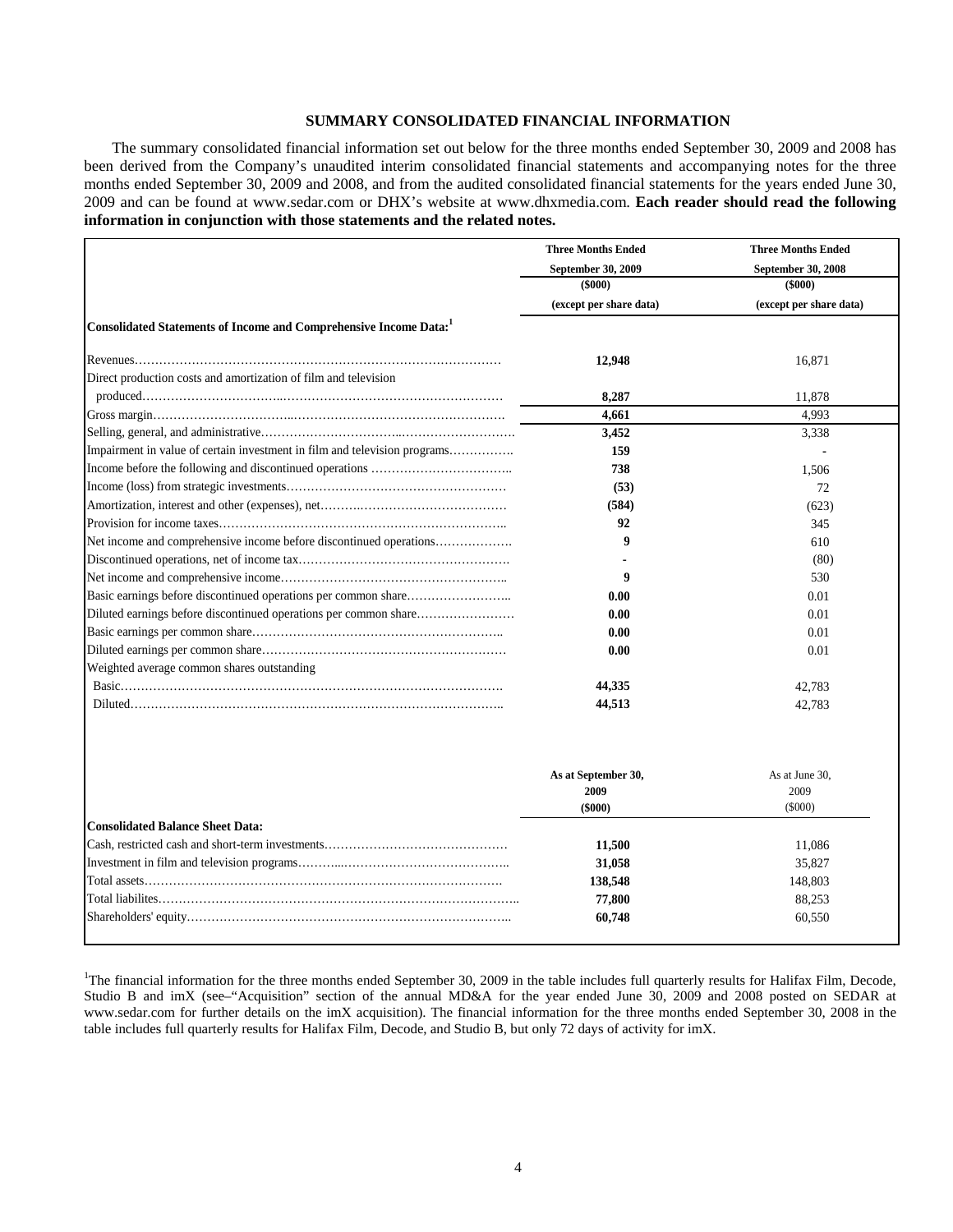## **SELECTED CONSOLIDATED QUARTERLY FINANCIAL INFORMATION**

The following table sets out selected consolidated financial information for each of the last eight quarters with the last one being the most recent quarter ended September 30, 2009. In the opinion of Management, this information has been prepared on the same basis as the audited consolidated financial statements for the years ended June 30, 2009 and 2008 as filed on www.sedar.com [or DHX's website at www.dhxmedia.com,](http://www.dhxmedia.com/) and all necessary adjustments, consisting only of normal recurring adjustments, have been included in the amounts stated below to present fairly the unaudited quarterly results when read in conjunction with the audited consolidated financial statements and the notes to those statements. *The operating results for any quarter should not be relied upon as an indication of results for any future period.* 

|                                                                                     | Fiscal $20101$            |                           | Fiscal $20091$     |                          |                      |                      | Fiscal $20081$                  |                        |
|-------------------------------------------------------------------------------------|---------------------------|---------------------------|--------------------|--------------------------|----------------------|----------------------|---------------------------------|------------------------|
| (All numbers are in thousands<br>except per share data)                             | Q1<br><b>30-Sep</b><br>\$ | $Q4^3$<br>$30 - Jun$<br>S | Q3<br>31-Mar<br>\$ | $\bf Q2$<br>31-Dec<br>\$ | Q1<br>$30-Sep$<br>\$ | $Q4^3$<br>$30 - Jun$ | Q3 <sup>4</sup><br>31-Mar<br>\$ | $Q2^4$<br>31-Dec<br>\$ |
| Revenue                                                                             | 12,948                    | 11,523                    | 12,061             | 21,514                   | 16,871               | 13,582               | 18,827                          | 9,307                  |
| Gross Margin <sup>2</sup>                                                           | 4,661                     | 6,075                     | 5,001              | 6,733                    | 4,993                | 4,619                | 5,836                           | 3,473                  |
| <b>EBITDA</b> and<br>Adjusted $\text{EBITDA}^{2 \text{ \& } 3}$                     | 1,510                     | 3,316                     | 1,625              | 3,013                    | 1,845                | 1,200                | 2,688                           | 1,109                  |
| Net Income (Loss) and Comprehensive Income<br>(Loss) before Discontinued Operations | 9                         | 157                       | 461                | 615                      | 610                  | (2,283)              | 883                             | 137                    |
| Net Income (Loss) and Comprehensive Income<br>(Loss)                                | 9                         | (271)                     | 444                | (328)                    | 530                  | (2, 417)             | 876                             | 137                    |
| Basic Earnings (Loss) Before Discontinued<br>Operations Per Common Share            | 0.00                      | 0.00                      | 0.01               | 0.02                     | 0.01                 | (0.05)               | 0.02                            | 0.00                   |
| Diluted Earnings (Loss) Before Discontinued<br>Operations Per Common Share          | 0.00                      | 0.00                      | 0.01               | 0.02                     | 0.01                 | (0.05)               | 0.02                            | 0.00                   |
| Basic Earnings (Loss) Per Common Share                                              | 0.00                      | 0.00                      | 0.01               | (0.01)                   | 0.01                 | (0.06)               | 0.02                            | 0.00                   |
| Diluted Earnings (Loss) Per Common Share                                            | 0.00                      | 0.00                      | 0.01               | (0.01)                   | 0.01                 | (0.06)               | 0.02                            | 0.00                   |

<sup>1</sup>The financial information for Q1 2010 and Q4, Q3, and Q2 2009 includes full quarterly results for the Company's four divisions (Halifax Film, Decode, Studio B, and imX). Q1 2009 includes full quarterly results for three divisions (Halifax Film, Decode, and Studio B) and 72 days for imX. Q3 and Q4 2008 include full quarterly results for three divisions (Halifax Film, Decode, and Studio B) with no amounts for imX. Q2 2008 includes full quarterly results for Halifax Film, Decode, and only 28 days of activity for the Studio B division and no amounts for imX.

<sup>2</sup>Certain of the comparative Non-GAAP Financial Measures ("NGFM") are adjusted for all necessary adjustments, consisting of normal recurring adjustments and any changes in the current definition of NGFM (see "Use of Non-GAAP Financial Measures" section of this MD&A for further details).

<sup>3</sup>The Adjusted EBITDA figure shown for Q1 2010, Q4 2009 and Q4 2008 were adjusted for \$0.16 million, \$0.49 million, and \$2.78 million respectively for the impairment in value of certain investments in film and television programs as management believes this to be a more meaningful indicator of operating performance (see "Reconciliation of Historical Results to EBITDA and Adjusted EBITDA" of this MD&A).

4 Q3 2008 and Q2 2008 figures for revenues and direct service costs were adjusted by \$1.56 million and \$0.52 million respectively with no effect on Gross Margin, EBITDA, or Net Income as a result of non-material corrections of certain accounting treatment on final 2008 audit.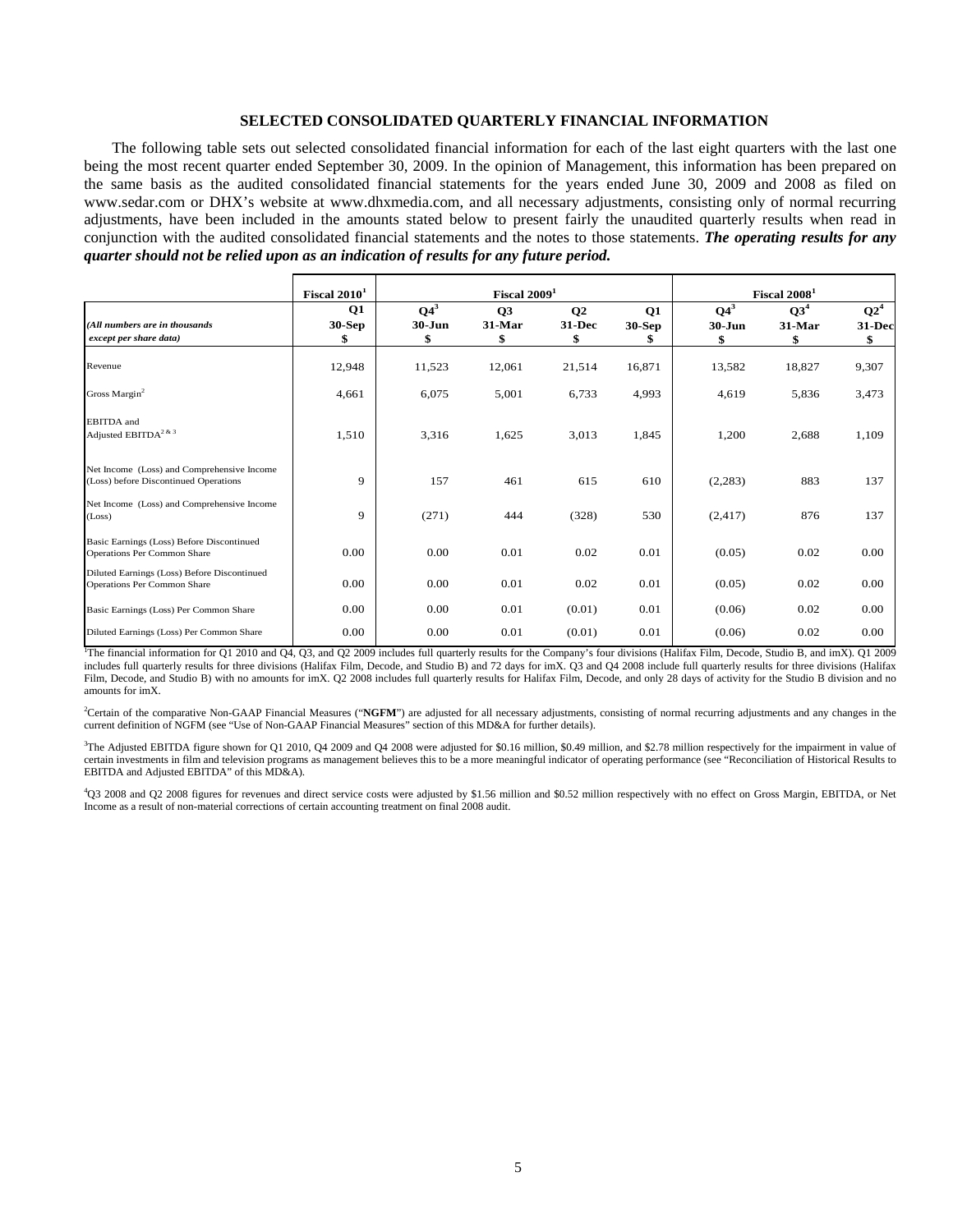## **Results for the three months ended September 30, 2009 ("Q1 2010") compared to the three months ended September 30, 2008 ("Q1 2009")**

## *Revenues*

Revenues for Q1 2010 were \$12.95 million, down 23% from \$16.87 million for Q1 2009. The decrease in Q1 2010 was generally due to lower deliveries of proprietary programs versus Q1 2009. Proprietary deliveries are seasonal and Q1 2009 was a more robust quarter for deliveries than compared to Q1 2010. The continuing global recession and credit crunch has resulted in a slowdown in advertising dollars for some of our broadcast customers and therefore lower visibility. This has translated into a slowdown of production revenue for Q1 2010 versus Q1 2009 as broadcasters have not been committing to new shows as quickly as they had been for Fiscal 2009.

*Proprietary production revenues*: Proprietary production revenues for Q1 2010 of \$5.59 million were down 60% compared to \$14.11 million for Q1 2009. The overall decrease was made up of a 53% decrease to \$1.97 million (Q1 2009-\$4.19 million) in proprietary production revenue for the Halifax Film division, a 53% decrease to \$3.62 million for Q1 2010 (Q1 2009-\$7.63 million) for the Decode division, and nil for the Studio B division (Q1 2009-\$2.29 million). Q1 2010 had fewer scheduled deliveries as compared to Q1 2009. Deliveries for Q1 2010 were in line with Management's expectations. The largest reason for the decrease in Q1 2010 is no deliveries for *The Guard* versus \$3.31 million in Q1 2009 for *The Guard* Season I.

For Q1 2010 the Company recognized 59.0 half-hours - \$5.59 million of proprietary film and television program production revenue, a 26% decrease versus the 79.5 half-hours for Q1 2009, where the programs have been delivered and the license periods have commenced for consolidated entities.

The breakdown for deliveries and dollar value subtotals for divisions for consolidated entities for Q1 2010 and Q1 2009 was as follows:

|                                              |                           |                       | Q1 2010                      |               |            | Q1 2009                  |  |  |
|----------------------------------------------|---------------------------|-----------------------|------------------------------|---------------|------------|--------------------------|--|--|
| <b>Title</b>                                 | <b>Season or Type</b>     | \$ Million            | <b>Half-hours</b>            |               | \$ Million | <b>Half-hours</b>        |  |  |
| <b>Consolidated Entities</b>                 |                           |                       |                              |               |            |                          |  |  |
| Decode:                                      |                           |                       |                              |               |            |                          |  |  |
| Chop Socky Chooks                            | I                         |                       |                              |               |            | 8.0                      |  |  |
| Clang Invasion                               | $\mathbf I$               |                       |                              |               |            | 3.0                      |  |  |
| Dirt Girl World                              | $\mathbf{I}$              |                       | 6.0                          |               |            |                          |  |  |
| Franny's Feet                                | $\mathbf{III}$            |                       | 9.0                          |               |            |                          |  |  |
| The Latest Buzz                              | $\scriptstyle\rm II$      |                       |                              |               |            | 26.0                     |  |  |
| The Latest Buzz                              | $\mathbf{I}$              |                       | 13.0                         |               |            |                          |  |  |
| Poppets Town                                 | 1                         |                       | 13.0                         |               |            |                          |  |  |
| Super Why (CBC)                              | I                         |                       | $\mathbf{N}/\mathbf{A}^{-1}$ |               |            |                          |  |  |
| Super Why (PBS)                              | $\bf{I}$                  |                       | $\overline{\phantom{a}}$     |               |            | 11.0                     |  |  |
| <b>Subtotals</b>                             |                           | 3.62<br>$\mathcal{S}$ | 41.0                         | $\mathcal{S}$ | 7.63       | 48.0                     |  |  |
| <b>Studio B:</b>                             |                           |                       |                              |               |            |                          |  |  |
| Being Ian                                    | $\ensuremath{\mathsf{V}}$ |                       |                              |               |            | 2.0                      |  |  |
| Kid vs. Kat                                  | $\mathbf I$               |                       |                              |               |            | 11.0                     |  |  |
| <b>Subtotals</b>                             |                           | $\sim$                | $\overline{\phantom{a}}$     |               | 2.29       | 13.0                     |  |  |
| <b>Halifax Film:</b>                         |                           |                       |                              |               |            |                          |  |  |
| <b>Animal Mechanicals</b>                    | $\mathbf{I}$              |                       |                              |               |            | 0.5                      |  |  |
| Bo on the Go!                                | $\scriptstyle\rm II$      |                       |                              |               |            | 7.0                      |  |  |
| Bo on the Go!                                | $\rm III$                 |                       | 5.0                          |               |            |                          |  |  |
| Canada's Super Speller                       | $\mathbf I$               |                       | 10.0                         |               |            |                          |  |  |
| Searching for Soul: Making of Keystone Choir | Documentary               |                       | 2.0                          |               |            |                          |  |  |
| The Guard                                    | $\mathbf I$               |                       | $\textbf{N}/\textbf{A}^{-1}$ |               |            | 10.0                     |  |  |
| This Hour Has 22 Minutes                     | XVI                       |                       | $\sim$                       |               |            | 1.0                      |  |  |
| This Hour Has 22 Minutes                     | <b>XVII</b>               |                       | 1.0                          |               |            | $\overline{\phantom{a}}$ |  |  |
| <b>Subtotals</b>                             |                           | 1.97                  | 18.0                         |               | 4.19       | 18.5                     |  |  |
| <b>Total Consolidated Entities</b>           |                           | 5.59                  | 59.0                         |               | 14.11      | 79.5                     |  |  |

*1 N/A – Not applicable as deliveries of half-hours have already been counted when title delivered in the first instance*.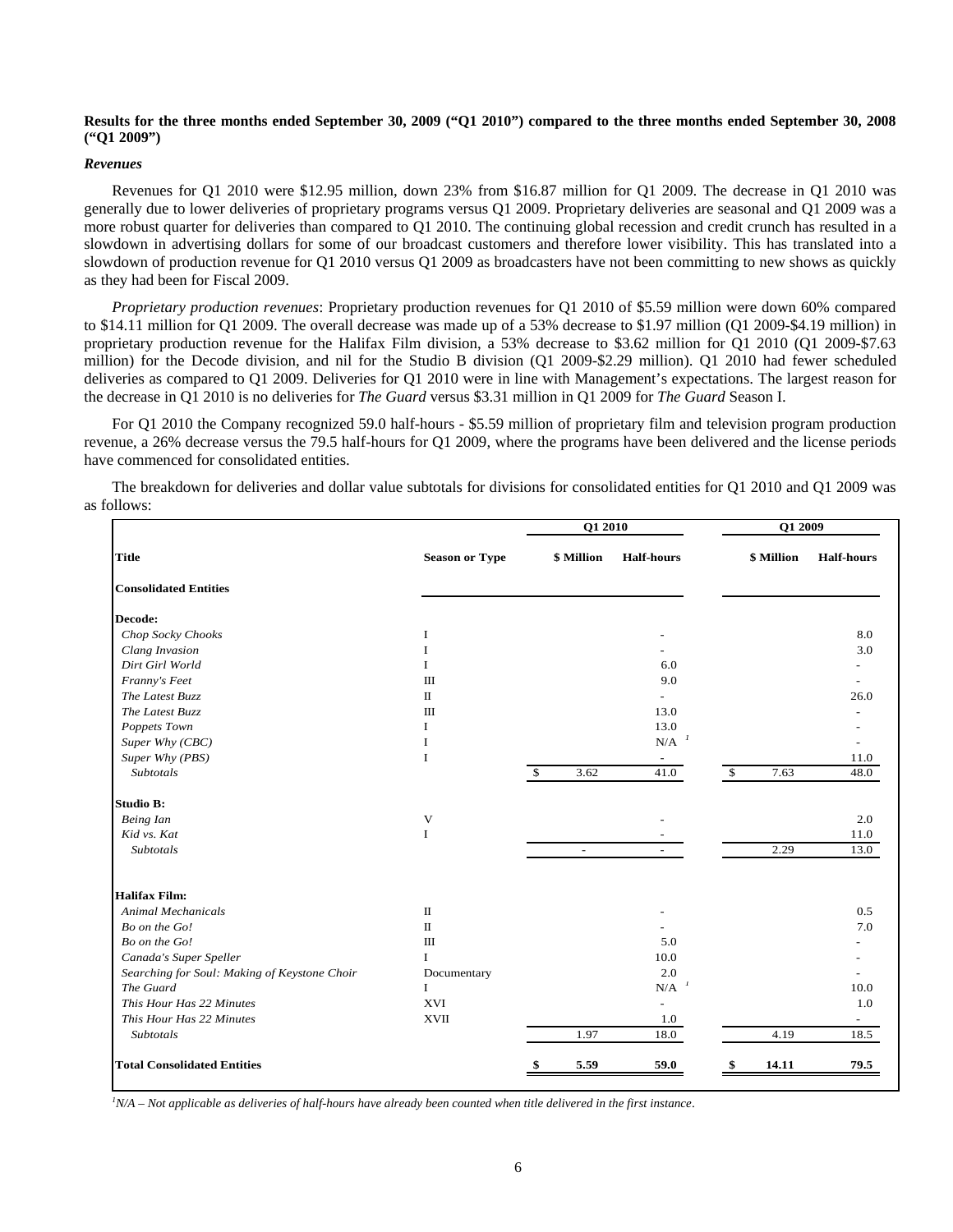In addition, for Q1 2010 the Company delivered 40 half-hours of productions where the Company has Canadian rights and other minority participation rights, which are being accounted for using the percentage of completion method, and shown in producer and service fee revenues. This represents a 60% increase over 25 half-hours for Q1 2009. The breakdown was as follows:

|               | Q1 2010           | Q1 2009           |
|---------------|-------------------|-------------------|
| <b>Season</b> | <b>Half-hours</b> | <b>Half-hours</b> |
|               |                   |                   |
| I             | 20.0              | ۰                 |
|               |                   |                   |
| I             |                   | 25.0              |
| П             | 20.0              |                   |
|               | 40.0              | 25.0              |
|               |                   |                   |

In summary, total proprietary deliveries in **Q1 2010** were **99 half-hours**, only down 8% as compared to **107.5 half-hours** for **Q1 2009**, made up of: 59 half-hours - proprietary television recognizable (Q1 2009 – 79.5 half hours), nil half-hours - proprietary television not recognizable (Q1 2009 – 3 half-hours for *Latest Buzz* Season III), and 40 half-hours for *Waybuloo* Season I and *Martha Speaks* Season II (Q1 2009 – 25 half-hours for *Martha Speaks* Season I) - Canadian and limited rights proprietary television accounted for in producer and service fee revenue.

*Producer and service fee revenues (including Canadian and limited rights proprietary television):* For Q1 2010 the Company earned \$2.87 million for producer and service fee revenues (including Canadian and limited rights proprietary television), an increase of 181% over Q1 2009. The breakdown for Q1 2010 was as follows: \$0.80 million for *Waybuloo* Season I, \$0.42 million for *Martha Speaks* Season II, \$0.13 million for *Badly Drawn Roy* Season I, \$0.01 million for *Tilly and Her Friends* Season I, \$0.06 million for *Kung Fu Magoo* Season I, \$0.02 million for *My Little Pony* Season I, \$0.03 million for *The Math Show* Pilot, and \$1.41 million for *Trollope,* a feature length film, offset by a miscellaneous reduction of \$0.01 million for *Martha Speaks* Season I. For Q1 2009 the breakdown for the \$1.02 million was: \$0.33 million for *Waybuloo* Season I, \$0.18 million for *Martha Speaks* Season I, \$0.21 million for *Side Show Christmas* Season I, \$0.04 million for *Martha Speaks* Season II, and \$0.30 million for *Peanuts* Season I, offset by miscellaneous reductions of \$0.03 million for *George of the Jungle* Season I and \$0.01 million for *Pucca* Season II). *Waybuloo* Season I and *Martha Speaks* Seasons I & II are productions where the Company has Canadian rights and minority percentages in other participation rights and are accounted for using the percentage of completion method.

*Distribution revenues*: For Q1 2010 distribution revenues were up 157% to \$3.75 million from \$1.46 million for Q1 2009, slightly above Management's expectations. For Q1 2010 the Company recognized revenue on several contracts throughout its existing library and delivered episodes of newer titles. Some of the more significant sales were on the following titles: *The Latest Buzz* Seasons I, II, and III, *Animal Mechanicals* Seasons I and II, *Franny's Feet* Seasons I, II, and III, *Super Why* Season I, *Kid vs. Kat* Season I, *Poppets Town* Season I, and *Martha Speaks* Season I. Management was very pleased with the Q1 2010 distribution revenues given the downturn in the economy.

*Music and royalty revenues*: For Q1 2010 music and royalty revenues increased 5% to \$0.21 million (Q1 2009-\$0.20 million). New media revenues increased in Q1 2010 to \$0.35 million (Q1 2009-\$0.03 million). New media revenues have increased as the Company has under taken new activities to support several of its proprietary series and for Q1 2010, specifically *That's So Weird,* and are in line with Management's expectations.

*Rental revenues*: For Q1 2010 rental revenues were \$0.18 million, up from Q1 2009 of \$0.05 million, as a result of continued rental of studio and office facilities to third parties of the Company's Halifax Film Children's Studio, rental of currently unused office space in the Company's headquarters in Halifax, Nova Scotia, and rental of office and equipment of the Company's Toronto, Ontario office.

## *Gross Margin*

Gross margin for Q1 2010 was \$4.66 million, a decrease in absolute dollars of 7% compared to \$4.99 million for Q1 2009. The overall margin at 36% of revenue for Q1 2010 was at the high end of Management's expectations.

For Q1 2010 the margins for each revenue category in absolute dollars and as a margin percentage are as follows: production revenue margin of \$1.55 million or 28%, net producer and service fee revenue (including Canadian and limited rights proprietary television) margin of \$0.95 million or 33%, distribution revenue margin of \$1.62 million or 43% (\$1.33 million or 35% when \$0.29 million for the amortization of acquired libraries is removed), music and royalty revenue margin of \$0.16 million or 76%,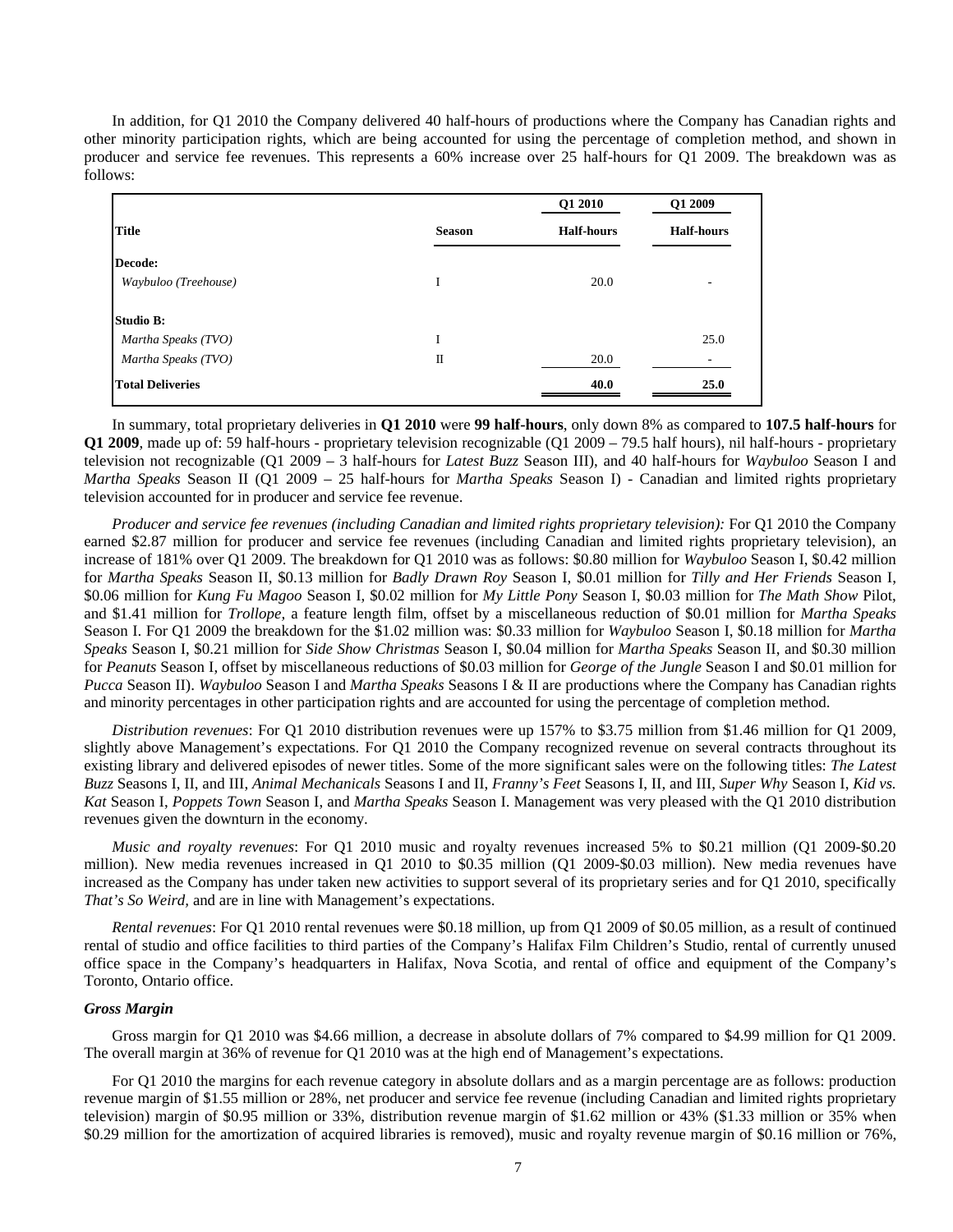new media revenue margin of \$0.20 million or 57%, and rental revenue margin of \$0.18 million or 100%. The production, distribution, producer service fee, and rental revenue streams were all significant contributors to the absolute dollar margin for Q1 2010.

In particular, production, producer and service fee revenue, and distribution in terms of absolute dollars contributed \$1.55 million, \$0.95 million, and \$1.62 million respectively or 88% of the total margin. Production margin at 28% was in line with Management's expectations based on product delivery mix. Producer and service fee margins can vary greatly from 25-55% and at 33% is in line with Management's expectations. Distribution margin can fluctuate greatly from title-to-title and at 43% is in the mid range for Management's expectations. Going forward Management would expect the range on distribution margin to be from 35-55%. Music and royalty margin at 76% was in line with Management's expectations.

Overall gross margin for Q1 2010 at 36% was in line with Management's expectations.

## *Operating Expenses*

Operating expenses for Q1 2010 were \$3.92 million compared to \$3.49 million for Q1 2009, an increase of 12%. The increase for Q1 2010 was due to net increases over Q1 2009 in the following categories: \$0.15 million increase in amortization of acquired library due to product mix, a \$0.16 million increase in impairment in value of certain investment in film, and a \$0.11 million increase in non-cash stock based compensation expense. SG&A costs excluding stock based compensation were flat at \$3.15 million. Management continues to target SG&A reductions of 5% for the remainder of 2010.

## *Impairment in Value of Certain Investment in Film and Television Programs*

During Q1 2010 the Company recorded an impairment in value of certain investments in film and television programs of \$0.16 million (nil for Q1 2009).

## *Income (Loss) from Strategic Investments*

For Q1 2010 loss from strategic investments activities of \$0.05 million (Q1 2009-\$0.07 million income) related to distributions of capital of nil, an unrealized loss from short-term investments held for trading of \$0.07 million, offset by a realized capital gain of \$0.08 million, versus \$0.01 million for distributions of capital, \$0.04 million related to an unrealized gain from short-term investments held for trading, and \$0.02 million for a realized capital gain for Q1 2009. All investments were strategic in nature and were in the same or similar businesses as the business of the Company.

## *EBITDA*

In Q1 2010 EBITDA was \$1.51 million, an 18% decrease as compared to \$1.85 million for Q1 2009. For Q1 2010 this was generally due to the decrease in gross margin dollars of \$0.33 million.

## *Amortization*

Amortization includes amortization of acquired libraries, PP&E, and intangible assets. For Q1 2010 amortization was \$0.78 million (Q1 2009-\$0.66 million). The breakdown for amortization was \$0.29 million, \$0.22 million, and \$0.27 million for amortization of acquired libraries, PP&E, and intangible assets respectively. For Q1 2010 the amortization of acquired libraries was \$0.29 million (Q1 2009-\$0.14 million) which relates to the library titles that have a 20 year amortization policy, have minimal ongoing cash costs associated with selling, and are viewed as long-term assets. For Q1 2010 amortization of PP&E was \$0.22 million (Q1 2009-\$0.19 million). For Q1 2010 amortization of intangible assets was \$0.27 million (Q1 2009-\$0.33 million) which relates to the intangible assets acquired as part of the acquisitions of Decode and Studio B.

#### *Interest*

Interest was a net interest expense for Q1 2010 of \$0.07 million versus net interest expense of \$0.10 million for Q1 2009. Interest expense consists of \$0.04 million for interest expense on long-term debt and \$0.04 million for interest and bank charges (Q1 2009-\$0.07 million and \$0.04 million, respectively) and offset by \$0.01 million interest income (Q1 2009-\$0.01 million).

## *Non-Controlling Interest*

For Q1 2010 the Company recorded an expense for non-controlling interest of \$0.02 million (Q1 2009-expense of \$0.01 million).

## *Income Taxes*

Income tax expense for Q1 2010 was \$0.09 million (Q1 2009-\$0.34 million) made up of \$0.01 million expense (Q1 2009- \$0.01 million) for large corporation taxes, \$0.01 million expense (Q1 2009-nil) for current income taxes, and future income tax expense of \$0.07 million (Q1 2009-\$0.33 million).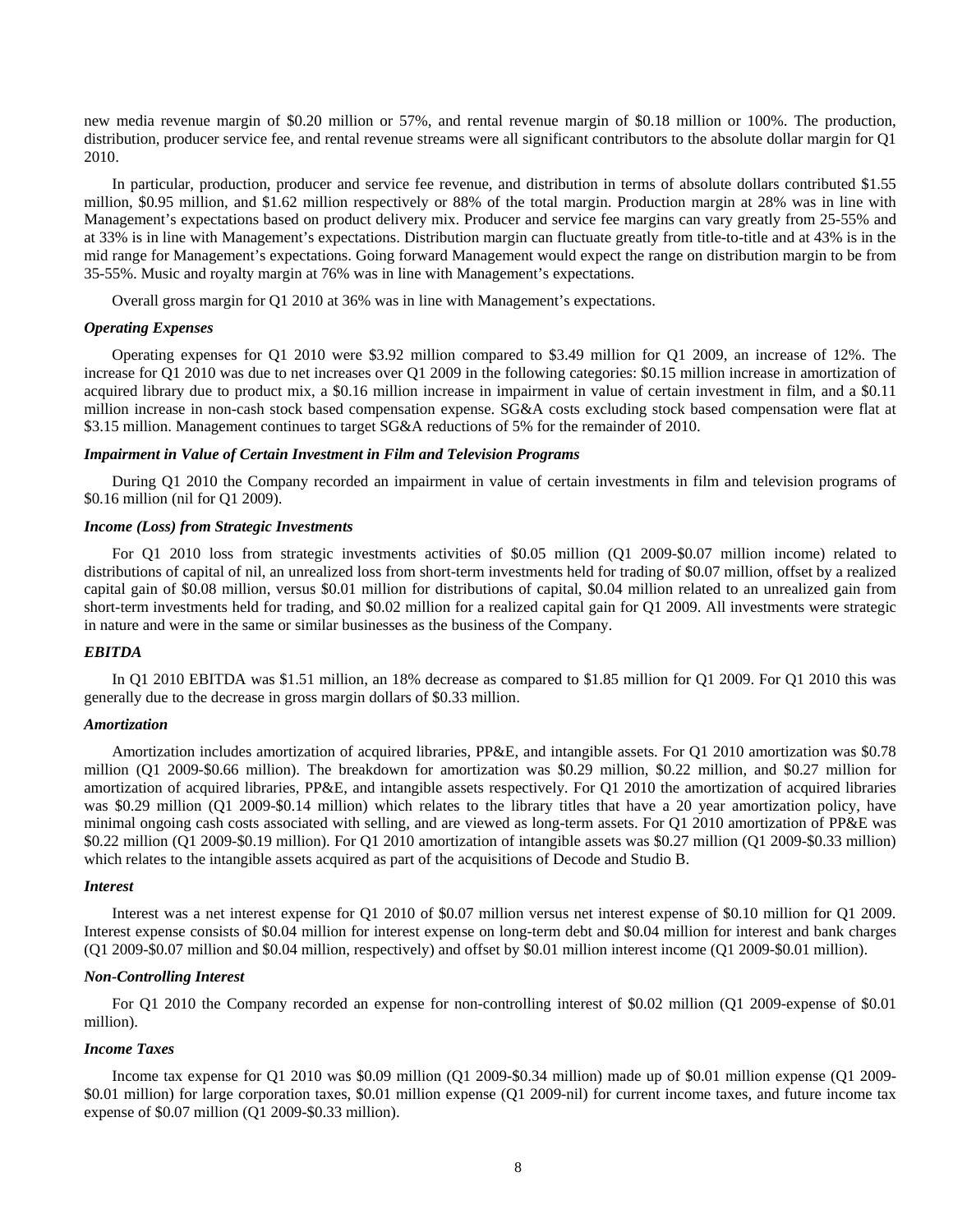## *Net Income and Comprehensive Income Before Discontinued Operations*

Net income and comprehensive income before discontinued operations for Q1 2010 was \$0.01 million (Q1 2009-\$0.61 million income).

## *Discontinued Operations*

The Company recorded no amounts on discontinued operations for Q1 2010 (Q1 2009-\$0.08 million).

#### *Net Income and Comprehensive Income*

Net income and comprehensive income for Q1 2010 was \$0.01 million, compared to \$0.53 million for Q1 2009, or a decrease of \$0.52 million in absolute dollars or 98%. For Q1 2010 the overall decrease of \$0.52 million was due to changes over Q1 2009 of the following amounts: an increase in operating expenses, net of income from strategic investments of \$0.55 and a gross margin decrease of \$0.33 million, offset by a \$0.25 million decrease in provision for income taxes and a \$0.11 million decrease in net interest and other expenses, which includes amortization, impairment in value of certain investment in film and television, and loss for discontinued operations.

## **Results for the three months ended June 30, 2009 ("Q4 2009") compared to the three months ended June 30, 2008 ("Q4 2008")**

#### *Revenues*

Revenues for Q4 2009 were \$11.53 million, down 15% from \$13.58 million for Q4 2008. The decrease in Q4 2009 was generally due to lower deliveries of proprietary programs versus Q4 2008.

*Proprietary production revenues*: Proprietary production revenues for Q4 2009 of \$2.39 million were down 60% compared to \$6.0 million for Q4 2008. The overall decrease was made up of a 48% increase to \$1.70 million (Q4 2008-\$1.15 million) in proprietary production revenue for the Halifax Film division, an 86% decrease to \$0.69 million for Q4 2009 (Q4 2008-\$4.82 million) for the Decode division (generally due to fewer scheduled deliveries), and nil for the Studio B division (Q4 2008-\$0.03 million).

For Q4 2009 the Company recognized 26.0 half-hours - \$2.39 million of proprietary film and television program production revenue, a 32% decrease versus the 38.5 half-hours for Q4 2008, where the programs have been delivered and the license periods have commenced for consolidated entities.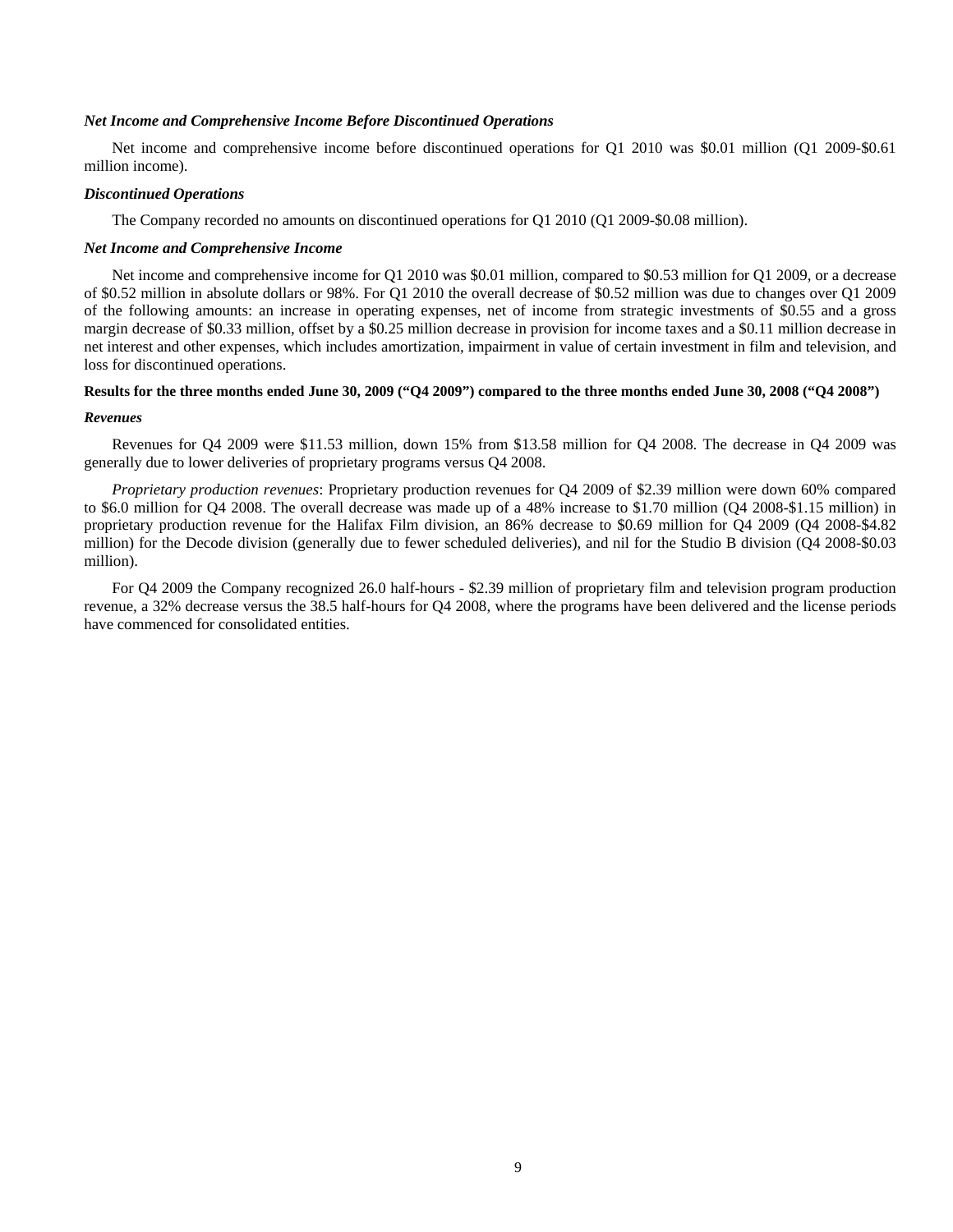|                                       |                       | Q4 2009             |                                 | Q4 2008            |            |                                 |
|---------------------------------------|-----------------------|---------------------|---------------------------------|--------------------|------------|---------------------------------|
| <b>Title</b>                          | <b>Season or Type</b> | \$ Million          | <b>Half-hours</b>               |                    | \$ Million | <b>Half-hours</b>               |
| <b>Consolidated Entities</b>          |                       |                     |                                 |                    |            |                                 |
| Decode:                               |                       |                     |                                 |                    |            |                                 |
| Chop Socky Chooks                     | $\bf{I}$              |                     |                                 |                    |            | 8.0                             |
| Clang Invasion                        | $\mathbf I$           |                     |                                 |                    |            | 7.0                             |
| Delilah & Julius                      | $\mathbf{I}$          |                     |                                 |                    |            | $N/A$ <sup><math>1</math></sup> |
| Poppets Town                          | $\bf{I}$              |                     | 1.0                             |                    |            |                                 |
| Super Why (PBS)                       | 1                     |                     | N/A                             |                    |            | 10.0                            |
| Super Why (CBC)                       | $\bf I$               |                     | N/A                             |                    |            |                                 |
| Urban Vermin                          | $\bf I$               |                     | $\sim$                          |                    |            |                                 |
| <b>Subtotals</b>                      |                       | $\mathbf S$<br>0.69 | 1.0                             | $\mathbf{\hat{S}}$ | 4.82       | 25.0                            |
| <b>Studio B:</b>                      |                       |                     |                                 |                    |            |                                 |
| Kid vs. Kat                           | $\bf I$               |                     |                                 |                    |            | $N/A$ <sup><math>1</math></sup> |
| Subtotals                             |                       | $\sim$              | $\sim$                          |                    | 0.03       |                                 |
| <b>Halifax Film:</b>                  |                       |                     |                                 |                    |            |                                 |
| <b>Animal Mechanicals</b>             | $\bf I$               |                     |                                 |                    |            | 6.0                             |
| <b>Animal Mechanicals</b>             | $\rm II$              |                     |                                 |                    |            | 1.5                             |
| Bo on the Go!                         | $\rm II$              |                     |                                 |                    |            | 6.0                             |
| Bo on the Go!                         | Ш                     |                     | 8.0                             |                    |            |                                 |
| The Guard                             | I                     |                     | $N/A$ <sup><math>I</math></sup> |                    |            | $\mathbf{N}/\mathbf{A}^{-1}$    |
| The Guard                             | $\rm II$              |                     | ÷                               |                    |            |                                 |
| The Mighty Jungle                     | $\mathbf{I}$          |                     |                                 |                    |            |                                 |
| The Mighty Jungle                     | Ш                     |                     | 4.0                             |                    |            |                                 |
| That's So Weird                       | $\bf{I}$              |                     | 13.0                            |                    |            |                                 |
| This Hour Has 22 Minutes              | XV                    |                     |                                 |                    |            |                                 |
| This Hour Has 22 Minutes              | XVI                   |                     | $\boldsymbol{l}$<br>N/A         |                    |            |                                 |
| Subtotals                             |                       | 1.70                | 25.0                            |                    | 1.11       | 13.5                            |
| <b>Total Consolidated Entities</b>    |                       | 2.39                | 26.0                            |                    | 5.96       | 38.5                            |
| <b>Non-consolidated Entities</b>      |                       |                     |                                 |                    |            |                                 |
| Accounted for Using the Equity Method |                       |                     |                                 |                    |            |                                 |
| Lunar Jim                             | $\rm II$              |                     |                                 |                    | 0.04       | $N/A$ <sup><math>1</math></sup> |
| <b>Total All Entities</b>             |                       | 2.39<br>\$          | 26.0                            | \$                 | 6.00       | 38.5                            |

The breakdown for deliveries and dollar value subtotals for divisions for consolidated and non-consolidated entities for Q4 2009 and Q4 2008 was as follows:

*1 N/A – Not applicable as deliveries of half-hours have already been counted when title delivered in the first instance*.

The Company recorded nil for Q4 2009 as equity income for *Lunar Jim* Season II versus \$0.01 million in Q4 2008.

In addition, for Q4 2009 the Company delivered 17 half-hours of productions where the Company has Canadian rights and other minority participation rights, which are being accounted for using the percentage of completion method, and shown in producer and service fee revenues. The breakdown was as follows:

|                         |               | <b>O4 2009</b>    | Q4 2008                  |
|-------------------------|---------------|-------------------|--------------------------|
| <b>Title</b>            | <b>Season</b> | <b>Half-hours</b> | <b>Half-hours</b>        |
| Decode:                 |               |                   |                          |
| Waybuloo (Treehouse)    |               | 17.0              | $\overline{\phantom{0}}$ |
| <b>Total Deliveries</b> |               | 17.0              | -                        |

In summary, total proprietary deliveries in **Q4 2009** were **43 half-hours** made up of: 26 half-hours (proprietary television recognizable), nil half-hours (proprietary television not recognizable), and 17 half-hours for *Waybuloo* Season I - Canadian and limited rights proprietary television accounted for in producer and service fee revenue.

*Producer and service fee revenues (including Canadian and limited rights proprietary television):* For Q4 2009 the Company earned \$2.64 million for producer and service fee revenues (including Canadian and limited rights proprietary television) (\$0.90 million for *Waybuloo* Season I, \$0.08 million for *Martha Speaks* Season I, \$0.34 million for *Martha Speaks* Season II, \$0.31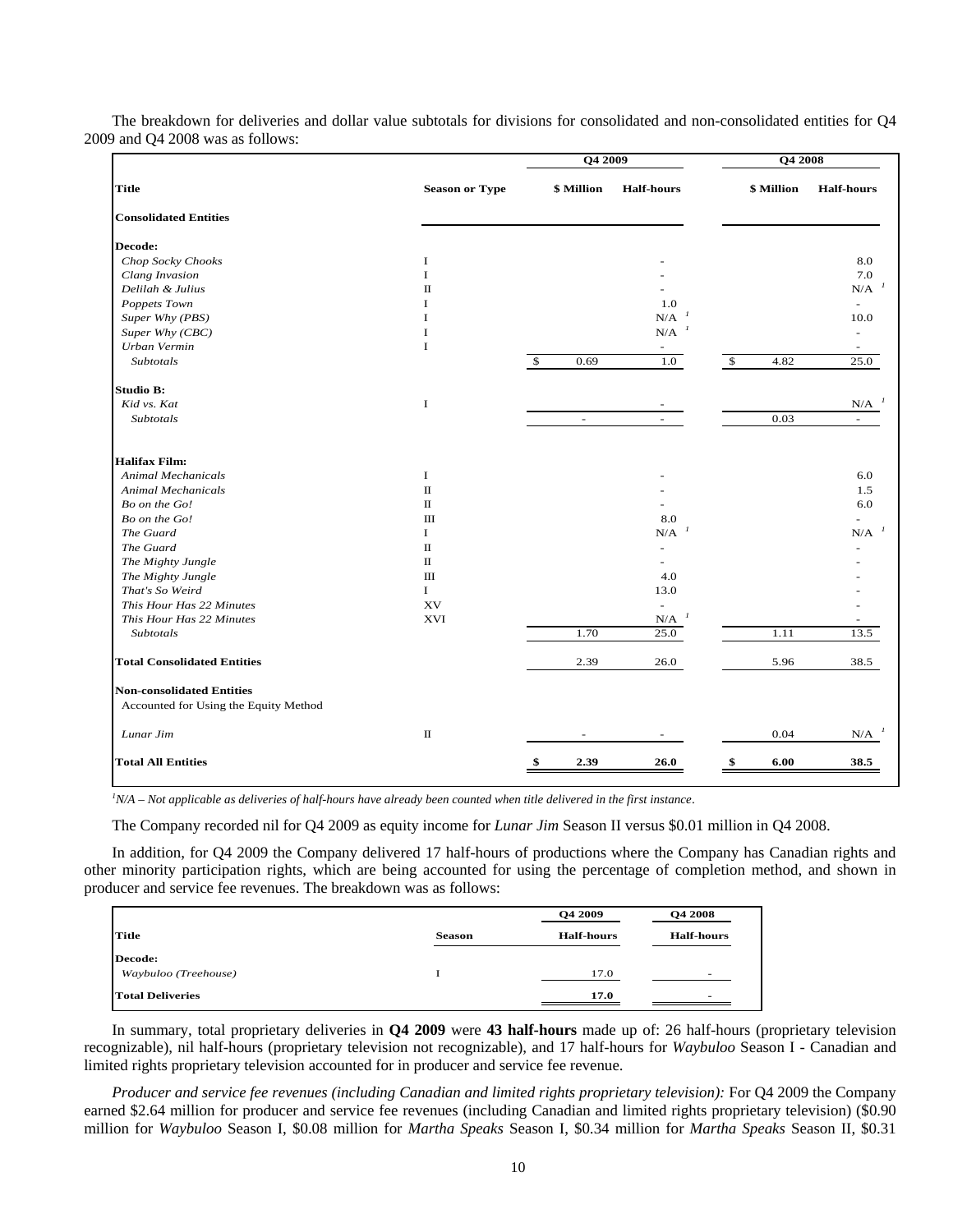million for *Pucca* Season II, and \$1.01 million for *Trollope,* a feature length film) whereas for Q4 2008 the Company recorded \$0.70 million for producer and service fee revenues (including Canadian and limited rights proprietary television).

*Distribution revenues*: For Q4 2009 distribution revenues were down 21% to \$4.84 million from \$6.12 million for Q4 2008, but in line with Management's expectations. For Q4 2009 the Company recognized revenue on several contracts throughout its existing library and delivered episodes of newer titles.

*Music and royalty revenues*: For Q4 2009 music and royalty revenues increased 306% to \$1.34 million (Q4 2008-\$0.33 million). For Q4 2009 \$0.74 million related to the recognition of the minimum guarantee from the Hasbro Franny's Feet M&L deal that has been put on indefinite hold. New media revenues decreased in Q4 2009 to \$0.15 million (Q4 2008-\$0.28 million).

*Rental revenues*: For Q4 2009 rental revenues were \$0.17 million, up slightly from Q4 2008 of \$0.15 million, as a result of continued rental of studio and office facilities to third parties of the Company's Halifax Film Children's Studio, rental of currently unused office space in the Company's headquarters in Halifax, Nova Scotia, and rental of office and equipment of the Company's Toronto, Ontario office.

#### *Gross Margin*

Gross margin for Q4 2009 was \$6.08 million, an increase in absolute dollars of 32% compared to \$4.62 million for Q4 2008. The overall margin at 53% of revenue for Q4 2009 was above Management's expectations and was a result of unusually high music and royalty revenues for Q4 2009 and the reversal of quarterly accruals of \$0.94 million of certain amortization expenses and production revenue additions picked up on year end audit. With these year end adjustments removed the adjusted gross margin would have been 45%.

In particular, production, service, and distribution in terms of absolute dollars contributed \$2.24 million, \$0.97 million, and \$2.11 million respectively or 88% of the total margin. Adjusted production margin at 54% was at the very high end of Management's expectations based on product delivery mix. Producer and service fee (including Canadian and limited rights proprietary television) margins can vary greatly from 25-55% and at 37% is in line with Management's expectations. Distribution margin can fluctuate greatly from title-to-title and at 44% is in the mid range for Management's expectations. Music and royalty margin at 39% was in line with Management's expectations.

Overall gross margin for Q4 2009 at 53% exceeded Management's expectations.

#### *Impairment in Value of Certain Investment in Film and Television Programs*

During Q4 2009 the Company recorded an impairment in value of certain investment in film and television programs of \$0.49 million (\$2.78 million for Q4 2008)

#### *EBITDA*

In Q4 2009 EBITDA was \$3.32 million, a 177% increase as compared to \$1.20 million for Q4 2008. For Q4 2009 this was due to the increase in gross margin dollars of \$1.47 million, adding back a decrease in SG&A of \$0.74 million, and offset by a decrease of non-cash stock-based compensation expense of \$0.09 million, for a total dollar change of \$2.12 million.

## *Net Income (Loss) and Comprehensive Income (Loss) Before Discontinued Operations*

Net income and comprehensive income before discontinued operations for Q4 2009 increased 107% to \$0.16 million (Q4 2008-\$2.28 million loss).

#### *Discontinued Operations*

The Company recorded a loss on discontinued operations of \$0.43 million for Q4 2009 (\$0.21 million related to a valuation allowance booked against future income taxes) (Q4 2008-\$0.13 million).

## *Net Income (Loss) and Comprehensive Income (Loss)*

Net loss and comprehensive loss for Q4 2009 was \$0.14 million, compared to a loss of \$2.42 million for Q4 2008, or an improvement of \$2.16 million in absolute dollars or 89%. For Q4 2009 the overall decrease of \$2.16 million was due to changes over Q4 2008 of the following amounts: a decrease in operating expenses, net of income from strategic investments of \$2.88 and a gross margin increase of \$1.47 million, offset by a \$1.37 million increase in provision for income taxes and a \$0.82 million increase in net interest and other expenses, which includes amortization, costs associated with abandoned transactions, and loss for discontinued operations.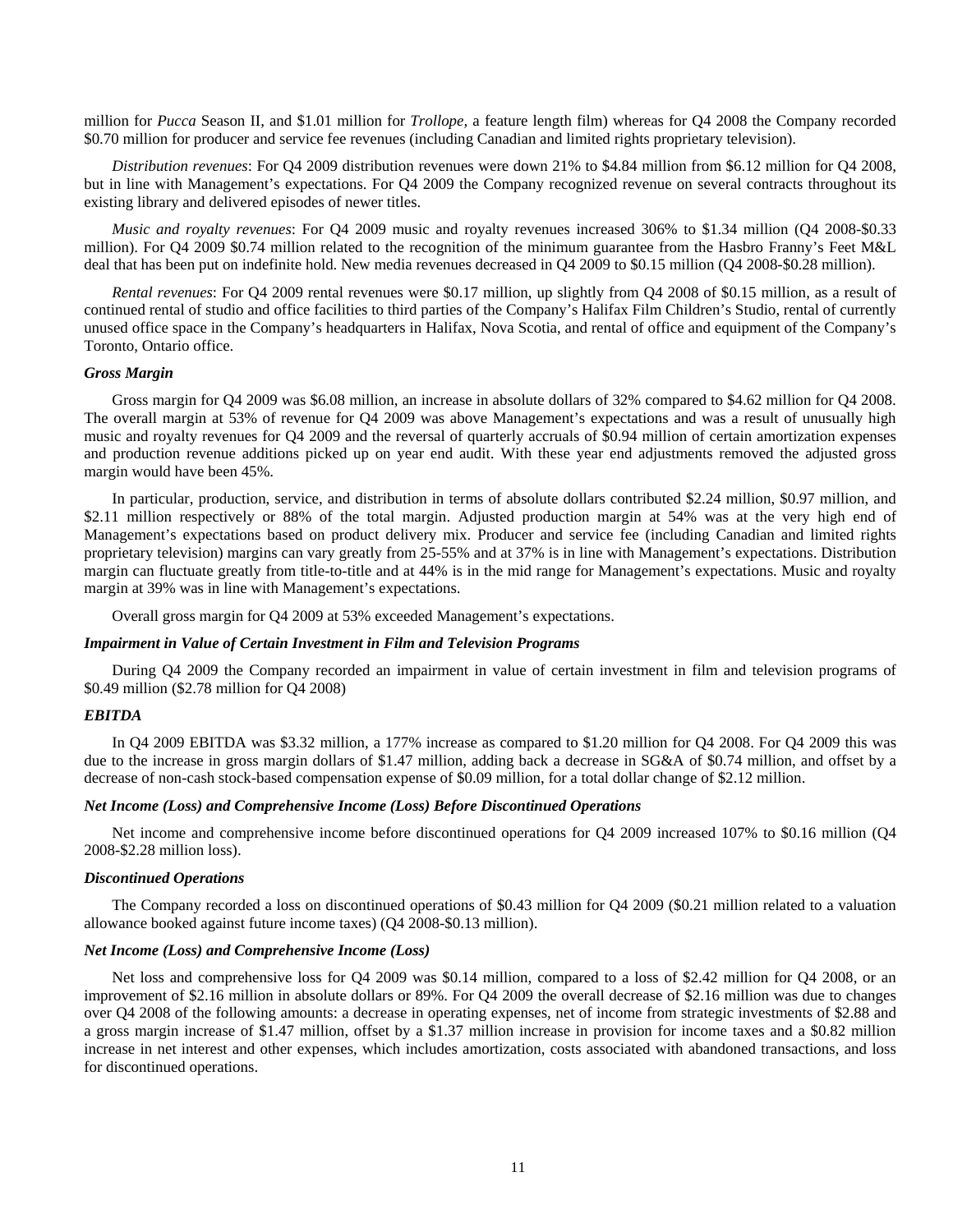## **Results for the three months ended March 31, 2009 ("Q3 2009") compared to the three months ended March 31, 2008 ("Q3 2008")**

## *Revenues*

Revenues for Q3 2009 were \$12.06 million, down from \$18.83 million for Q3 2008, a decrease of 36%. The decrease in Q3 2009 was generally due to lower deliveries of proprietary programs versus Q3 2008.

*Proprietary production revenues*: Proprietary production revenues for Q3 2009 of \$6.10 million were down 54% compared to \$13.36 million for Q3 2008. The decrease included a 53% decrease to \$3.66 million (Q3 2008-\$7.80 million) in proprietary production revenue for the Halifax Film division (generally due to fewer scheduled deliveries and specifically no deliveries in Q3 2009 of *The Guard* versus \$4.20 million-12 half-hours deliveries on Season I in Q3 2008), a 60% decrease to \$1.71 million for Q3 2009 (Q3 2008-\$4.31 million) for the Decode division (generally due to fewer scheduled deliveries), and a 42% decrease to \$0.73 million, a full quarter of activity (Q3 2008-\$1.25 million), for the Studio B division.

For Q3 2009 the Company recognized \$6.10 million - 41.0 half-hours of proprietary film and television program production revenue, a 48% decrease over the 78.5 half-hours for Q3 2008, where the programs have been delivered and the license periods have commenced.

The breakdown for deliveries and dollar value subtotals for divisions for consolidated and non-consolidated entities for Q3 2009 and Q3 2008 was as follows:

|                                                |                       | Q3 2009            |                                 |            | Q3 2008    |                                 |
|------------------------------------------------|-----------------------|--------------------|---------------------------------|------------|------------|---------------------------------|
| <b>Title</b>                                   | <b>Season or Type</b> | \$ Million         | <b>Half-hours</b>               |            | \$ Million | <b>Half-hours</b>               |
| <b>Consolidated Entities</b>                   |                       |                    |                                 |            |            |                                 |
| Decode:                                        |                       |                    |                                 |            |            |                                 |
| Clang Invasion                                 | I                     |                    | 9.0                             |            |            |                                 |
| Delilah & Julius                               | $\rm II$              |                    |                                 |            |            | 5.0                             |
| Latest Buzz                                    | I                     |                    |                                 |            |            | 13.0                            |
| Poppets Town                                   | T                     |                    | 5.0                             |            |            | $\equiv$                        |
| Super Why (PBS)                                | T                     |                    | 4.0                             |            |            | 10.0                            |
| Super Why (CBC)                                | I                     |                    | $N/A$ <sup><math>1</math></sup> |            |            | $N/A$ <sup><math>I</math></sup> |
| Urban Vermin                                   | I                     |                    | $\overline{\phantom{a}}$        |            |            | $\overline{\phantom{a}}$        |
| Subtotals                                      |                       | $\sqrt{3}$<br>1.71 | 18.0                            | $\sqrt{3}$ | 4.31       | 28.0                            |
| <b>Studio B:</b>                               |                       |                    |                                 |            |            |                                 |
| Being Ian                                      | $\Gamma\!V$           |                    |                                 |            |            | 6.0                             |
| Class of the Titans                            | П                     |                    |                                 |            |            | 6.0                             |
| Kid vs. Kat                                    | I                     |                    | 4.0                             |            |            |                                 |
| Ricky Sprocket - Showbiz Boy (Teletoon-French) | I                     |                    |                                 |            |            | 2.0                             |
| Subtotals                                      |                       | 0.73               | 4.0                             |            | 1.25       | 14.0                            |
| <b>Halifax Film:</b>                           |                       |                    |                                 |            |            |                                 |
| <b>Animal Mechanicals</b>                      | I                     |                    |                                 |            |            | 4.0                             |
| Bo on the Go!                                  | $\rm II$              |                    | $N/A$ <sup><math>1</math></sup> |            |            |                                 |
| Bo on the Go!                                  | $\rm III$             |                    | 2.0                             |            |            |                                 |
| The Guard                                      | 1                     |                    | N/A                             |            |            | 12.0                            |
| The Guard                                      | $\mathbf I$           |                    | $N/A$ <sup><math>1</math></sup> |            |            |                                 |
| The Mighty Jungle                              | $\mathbf I$           |                    | $\overline{a}$                  |            |            | 8.5                             |
| The Mighty Jungle                              | $\rm III$             |                    | 6.0                             |            |            | $\overline{\phantom{a}}$        |
| This Hour Has 22 Minutes                       | XV                    |                    | L.                              |            |            | 12.0                            |
| This Hour Has 22 Minutes                       | <b>XVI</b>            |                    | 11.0                            |            |            |                                 |
| Subtotals                                      |                       | 3.66               | 19.0                            |            | 7.80       | 36.5                            |
| <b>Total Consolidated Entities</b>             |                       | 6.10               | 41.0                            |            | 13.36      | 78.5                            |
| <b>Non-consolidated Entities</b>               |                       |                    |                                 |            |            |                                 |
| <b>Total All Entities</b>                      |                       | 6.10               | 41.0                            | \$         | 13.36      | 78.5                            |

*1 N/A – Not applicable as deliveries of half-hours have already been counted when title delivered in the first instance*.

In addition, in Q3 2009 the Company delivered in total an additional 18 half-hours made up of: \$1.10 million - 8 half-hours of *Latest Buzz* Season III, \$0.15 million - 5 half-hours of *Super Why (CBC)* Season I, and \$0.04 million - 5 half-hours of *Poppets*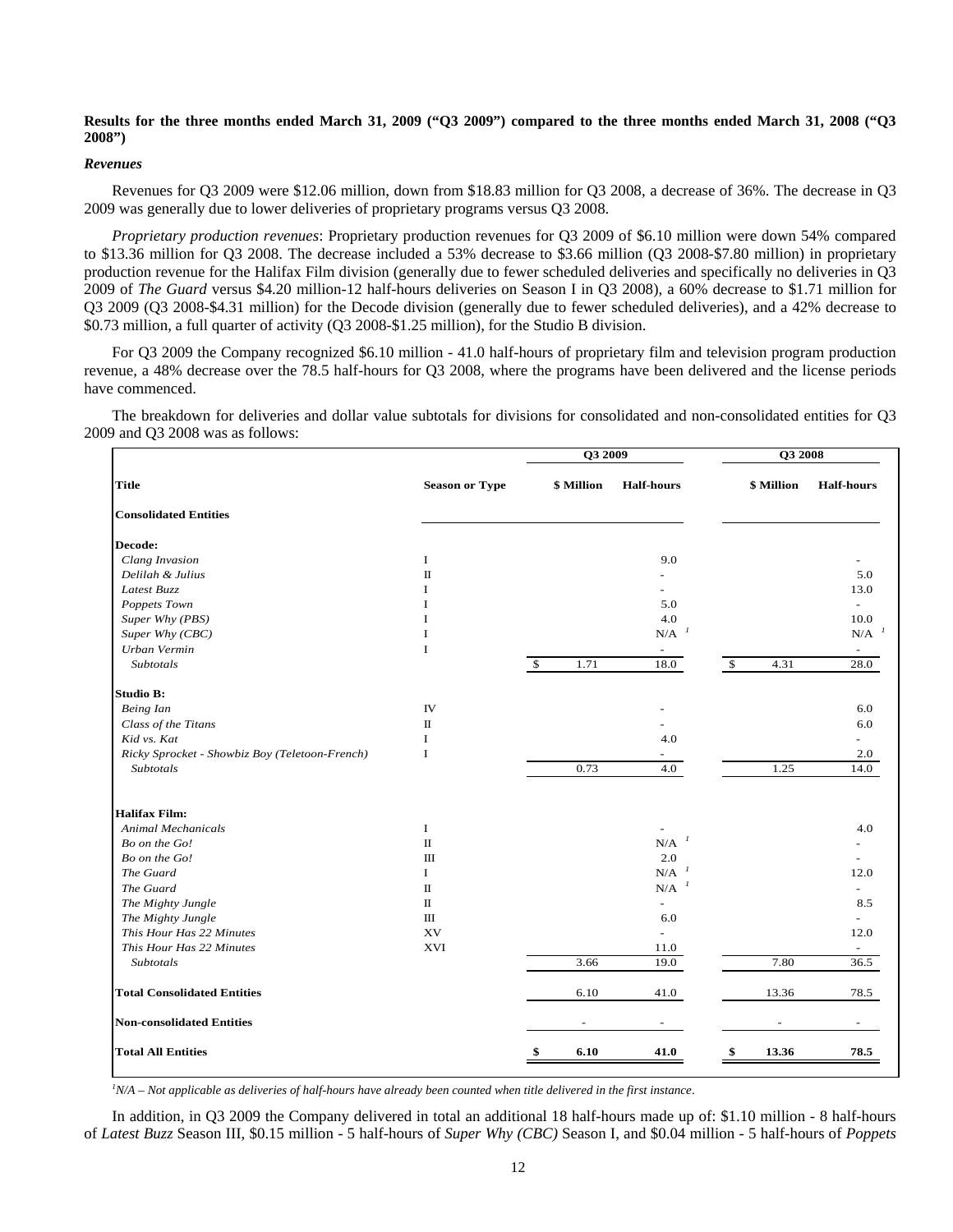*Town* Season I where the license periods had not yet commenced by March 31, 2009, and therefore the revenue recognition criteria had not been met to recognize in Q3 2009.

*Producer and service fee revenues (including Canadian and limited rights proprietary television):* For Q3 2009 the Company earned \$1.33 million for producer and service fee revenues (including Canadian and limited rights proprietary television) (\$0.16 million for *Waybuloo* Season I, \$0.10 million for *Martha Speaks* Season I, \$0.35 million for *Martha Speaks* Season II, \$0.34 million for *Badly Drawn Roy*, \$0.21 million for *Pucca* Season II, and \$0.17 million for *George of the Jungle* Season I) whereas for Q3 2008 the Company recorded \$0.72 million for producer and service fee revenues (including Canadian and limited rights proprietary television).

*Distribution revenues*: For Q3 2009 distribution revenues were down modestly 11% to \$3.96 million from \$4.43 million for Q3 2008.

*Music and royalty revenues*: For Q3 2009 music and royalty revenues increased 30% to \$0.26 million (Q3 2008-\$0.20 million) while new media revenues decreased in Q3 2009 to \$0.01 million (Q3 2008-\$0.07 million).

*Rental revenues*: For Q3 2009 rental revenues were \$0.40 million, up significantly from Q3 2008 of \$0.05 million, as a result of continued rental of studio and office facilities to third parties of the Company's Halifax Film Children's Studio (formerly Electropolis) subsidiary, rental of currently unused office space in the Company's headquarters in Halifax, Nova Scotia, and new for Q3 2009, rental of office and equipment of the Company's Toronto, Ontario office to a service production.

## *Gross Margin*

Gross margin for Q3 2009 was \$5.00 million, a decrease in absolute dollars of 14% compared to \$5.84 million for Q3 2008. The absolute gross margin dollars for Q3 2009 were lower than Q3 2008 generally due to the decrease in production revenue.

## *EBITDA*

In Q3 2009 EBITDA was \$1.63 million, a 39% decrease as compared to \$2.69 million for Q3 2008.

## *Net Income and Comprehensive Income Before Discontinued Operations*

Net income and comprehensive income before discontinued operations for Q3 2009 decreased 48% to \$0.46 million (Q3 2008-\$0.89 million).

## *Discontinued Operations*

The Company recorded a loss on discontinued operations of \$0.02 million for Q3 2009 (Q3 2008-\$0.01 million).

## *Net Income and Comprehensive Income*

Net income and comprehensive income for Q3 2009 was \$0.44 million, compared to \$0.88 million for Q3 2008, or a decrease of \$0.44 million or 50%.

## **Results for the three months ended December 31, 2008 ("Q2 2009") compared to the three months ended December 31, 2007 ("Q2 2008")**

#### *Revenues*

Revenues for Q2 2009 were \$21.51 million, up from \$9.31 million for Q2 2008, an increase of 131%. The increase was generally due to increases in the Company's production and producer service fee revenue categories.

*Proprietary production revenues*: Proprietary production revenues for Q2 2009 of \$16.84 million were up 168% over the \$6.28 million for Q2 2008. The increase included a 262% increase to \$11.07 million (\$6.19 million related to deliveries for *The Guard* Seasons I and II) (Q2 2008-\$3.06 million) in proprietary production revenue for the Halifax Film division, a 44% increase to \$3.78 million for Q2 2009 (Q2 2008-\$2.62 million) for the Decode division, and the inclusion of \$1.99 million, a full quarter of activity (Q2 2008-\$0.60 million for 28 days of activity), for the Studio B division.

For Q2 2009 the Company recognized \$16.84 million - 80.0 half-hours of proprietary film and television program production revenue, a 44% increase over the 55.5 half-hours for Q2 2008, where the programs have been delivered and the license periods have commenced.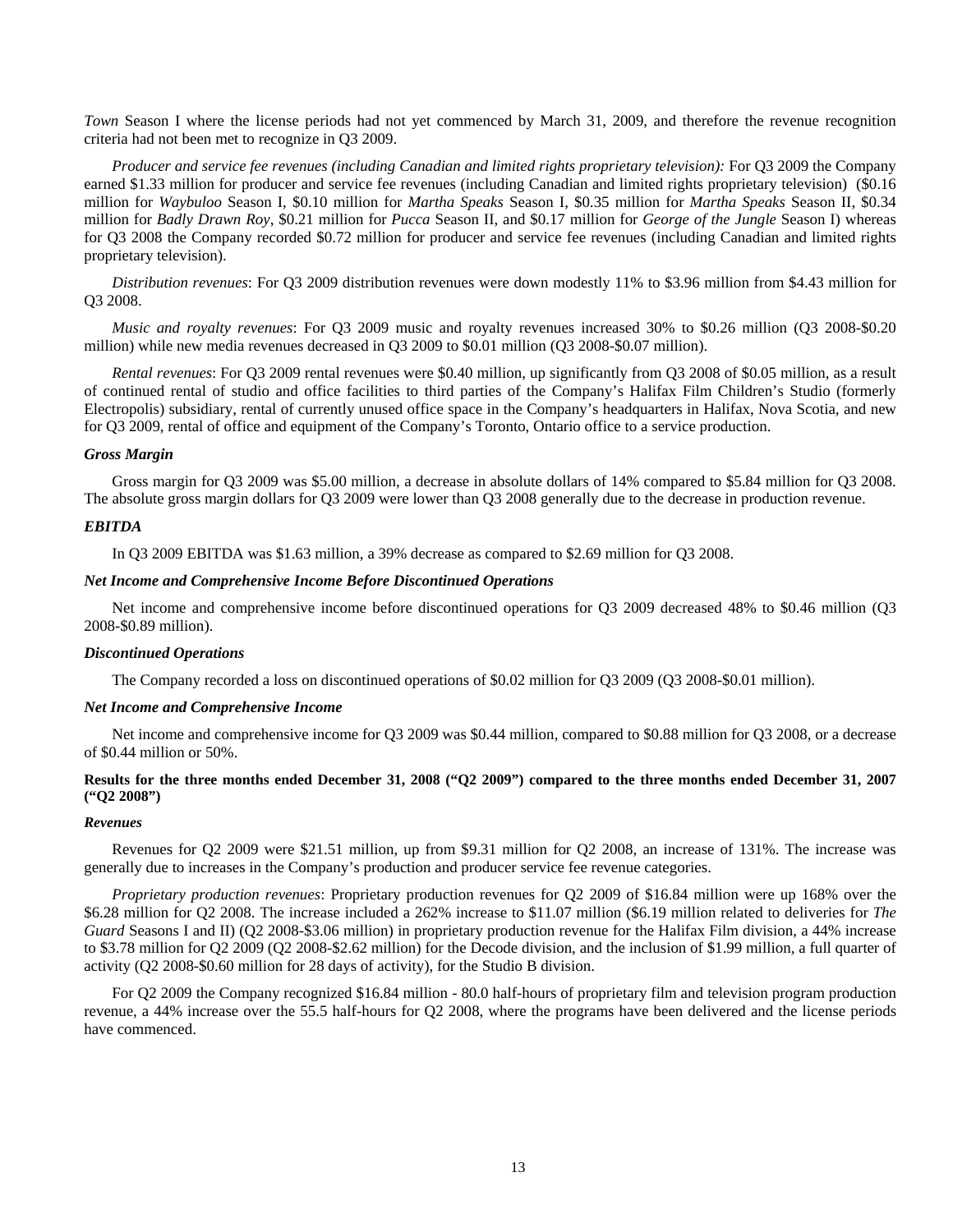|                                                |                       | O <sub>2</sub> 2009 | <b>O2 2008</b>                  |              |            |                                 |
|------------------------------------------------|-----------------------|---------------------|---------------------------------|--------------|------------|---------------------------------|
| <b>Title</b>                                   | <b>Season or Type</b> | \$ Million          | <b>Half-hours</b>               |              | \$ Million | <b>Half-hours</b>               |
| <b>Consolidated Entities</b>                   |                       |                     |                                 |              |            |                                 |
| Decode:                                        |                       |                     |                                 |              |            |                                 |
| Chop Socky Chooks                              | 1                     |                     | 1.0                             |              |            |                                 |
| Clang Invasion                                 | L                     |                     | 7.0                             |              |            |                                 |
| Delilah & Julius                               | П                     |                     | $\overline{\phantom{0}}$        |              |            | 7.0                             |
| Super Why (PBS)                                | T                     |                     | 9.0                             |              |            | 5.0                             |
| Super Why (CBC)                                | I                     |                     | $N/A$ <sup><math>1</math></sup> |              |            | $N/A$ <sup><math>1</math></sup> |
| Urban Vermin                                   | $\mathbf I$           |                     | $\overline{\phantom{a}}$        |              |            | 5.0                             |
| <b>Subtotals</b>                               |                       | -\$<br>3.78         | 17.0                            | $\mathbb{S}$ | 2.62       | 17.0                            |
| Studio B:                                      |                       |                     |                                 |              |            |                                 |
| Being Ian                                      | <b>IV</b>             |                     |                                 |              |            | 2.0                             |
| Class of the Titans                            | $\mathbf{u}$          |                     | $\overline{\phantom{a}}$        |              |            | 4.0                             |
| Kid vs. Kat                                    | 1                     |                     | 11.0                            |              |            |                                 |
| Ricky Sprocket - Showbiz Boy (Teletoon-French) | I                     |                     |                                 |              |            | 6.0                             |
| Subtotals                                      |                       | 1.99                | 11.0                            |              | 0.60       | 12.0                            |
| <b>Halifax Film:</b>                           |                       |                     |                                 |              |            |                                 |
| <b>Animal Mechanicals</b>                      | П                     |                     | 8.0                             |              |            |                                 |
| Bo on the Go!                                  | $\mathbf{I}$          |                     | 1.0                             |              |            |                                 |
| The Guard                                      | $\bf{I}$              |                     | 2.0                             |              |            | 2.0                             |
| The Guard                                      | $\rm II$              |                     | 18.0                            |              |            |                                 |
| The Making of Shake Hands with the Devil       | Documentary           |                     | $N/A$ <sup><math>I</math></sup> |              |            |                                 |
| The Mighty Jungle                              | $\bf{I}$              |                     |                                 |              |            | 3.0                             |
| The Mighty Jungle                              | $\rm{II}$             |                     | ÷                               |              |            | 4.5                             |
| Nathan Fielder's 2008 Election Special         | Comedy Special        |                     | 2.0                             |              |            |                                 |
| SOUL                                           | $\bf{I}$              |                     | 12.0                            |              |            |                                 |
| This Hour Has 22 Minutes                       | XV                    |                     | $\overline{\phantom{a}}$        |              |            | 9.0                             |
| This Hour Has 22 Minutes                       | <b>XVI</b>            |                     | 9.0                             |              |            |                                 |
| Subtotals                                      |                       | 11.07               | 52.0                            |              | 2.98       | 18.5                            |
| <b>Total Consolidated Entities</b>             |                       | 16.84               | 80.0                            |              | 6.20       | 47.5                            |
| <b>Non-consolidated Entities</b>               |                       |                     |                                 |              |            |                                 |
| Accounted for Using the Equity Method          |                       |                     |                                 |              |            |                                 |
| Lunar Jim                                      | $\rm II$              |                     |                                 |              | 0.08       | 8.0                             |
| <b>Total All Entities</b>                      |                       | 16.84<br>\$         | 80.0                            | \$           | 6.28       | 55.5                            |

The breakdown for deliveries and dollar value subtotals for divisions for consolidated and non-consolidated entities for Q2 2009 and Q2 2008 was as follows:

*1 N/A – Not applicable as deliveries of half-hours have already been counted when title delivered in the first instance*.

The Company recorded nil for Q2 2009 as equity income for *Lunar Jim* Season II versus \$0.01 million in Q2 2008.

For Q2 2009 the Company delivered 15 half-hours of productions where the Company has Canadian rights and other minority participation rights, which are being accounted for using the percentage of completion method, and shown in producer and service fee revenues. The breakdown was as follows:

|                         |               | O <sub>2</sub> 2009 | Q2 2008                  |
|-------------------------|---------------|---------------------|--------------------------|
| Title                   | <b>Season</b> | <b>Half-hours</b>   | <b>Half-hours</b>        |
| Studio B:               |               |                     |                          |
| Martha Speaks (TVO)     |               | 15.0                | $\overline{\phantom{0}}$ |
| <b>Total Deliveries</b> |               | 15.0                | ۰                        |

In addition, in Q2 2009 the Company delivered \$2.00 million - 15 half-hours of *Latest Buzz* Season III where the license period had not yet commenced by December 31, 2008, and therefore the revenue recognition criteria have not been met to recognize in Q2 2009.

*Producer and service fee revenues (including Canadian and limited rights proprietary television):* For Q2 2009 the Company earned \$2.29 million for producer and service fee revenues (including Canadian and limited rights proprietary television) (\$1.83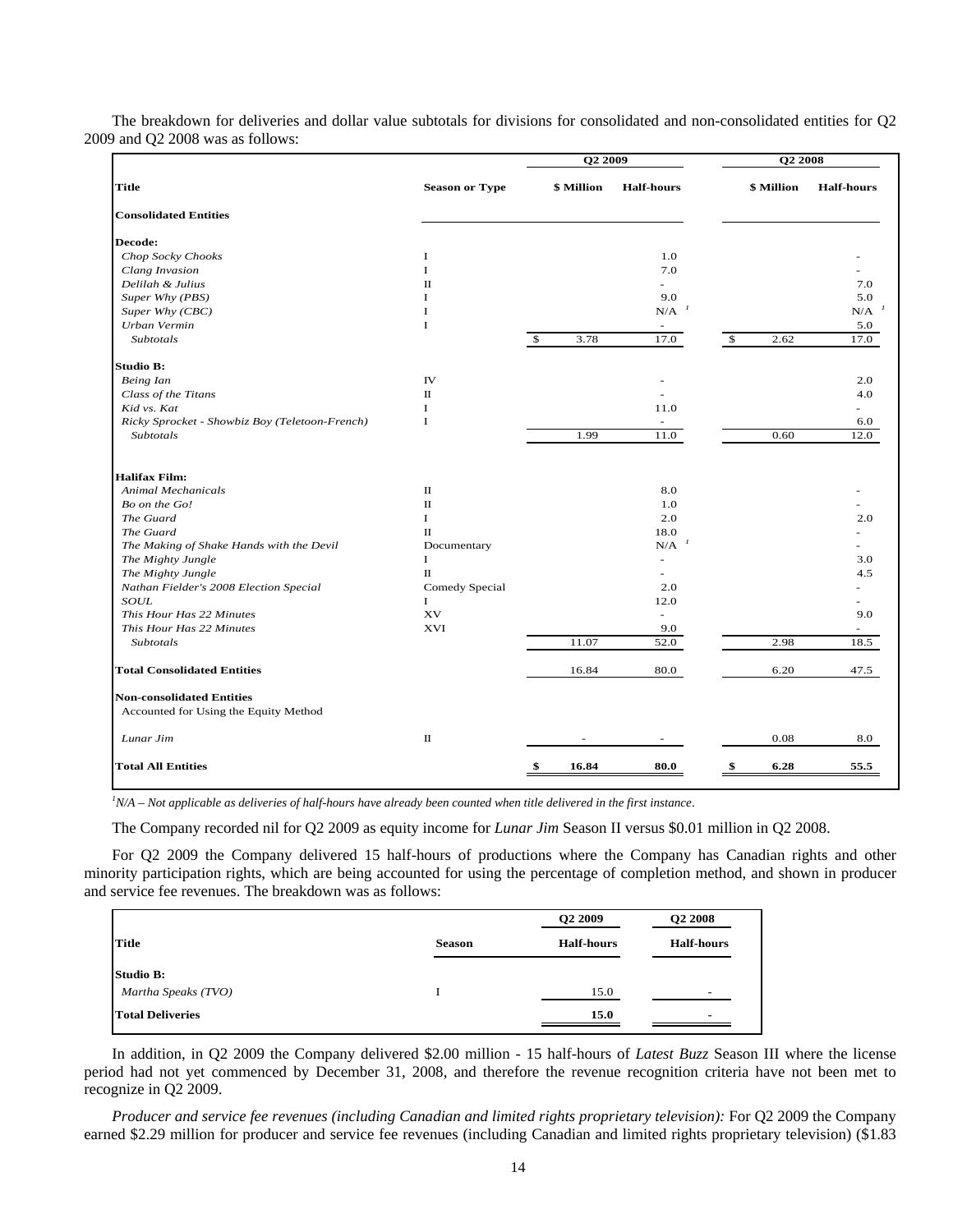million for *Waybuloo* Season I, \$0.06 million for *Martha Speaks* Season I, \$0.25 million for *Martha Speaks* Season II, \$0.03 million for *Side Show Christmas* Season I*,* \$0.05 million for *Badly Drawn Roy*, and \$0.08 million for *Peanuts* Season I, and a small reversal of revenue of \$0.01 million for *George of the Jungle* Season I) whereas for Q2 2008 the Company recorded \$0.30 million for producer and service fee revenues (including Canadian and limited rights proprietary television).

*Distribution revenues*: For Q2 2009 distribution revenues were down 15% to \$2.10 million from \$2.47 million for Q2 2008. For Q2 2009 the Company recognized revenue on several contracts throughout its existing library and delivered episodes of newer titles.

*Music and royalty revenues*: For Q2 2009 music and royalty revenues increased 111% to \$0.19 million (Q2 2008-\$0.09 million) while new media revenues decreased in Q2 2009 to \$0.03 million (Q2 2008-\$0.11 million).

*Rental revenues*: For Q2 2009 rental revenues were \$0.06 million (Q2 2008-\$0.06 million) from the rental of studio and office facilities to third parties as a result of the Company's Halifax Film Children's Studio (formerly Electropolis) subsidiary and from rental of currently unused office space in the Company's headquarters in Halifax, Nova Scotia.

## *Gross Margin*

Gross margin for Q2 2009 was \$6.74 million an increase in absolute dollars of 94% compared to \$3.47 million for Q2 2008. The overall margin at 31% of revenue was down compared to 37% of revenue for Q2 2008 as the Company has delivered a mix of production and producer service revenues (including Canadian and limited rights proprietary television) with slightly lower margins as compared to Q2 2008. Overall gross margin for Q2 2009 at 31% is in line with Management's expectations.

### *EBITDA*

In Q2 2009 EBITDA was \$3.01 million, a 171% increase as compared to \$1.11 million for Q2 2008.

## *Net Income and Comprehensive Income Before Discontinued Operations*

Net income and comprehensive income before discontinued operations for Q2 2009 was \$0.61 million (Q2 2008-\$0.14 million).

## *Discontinued Operations*

The Company recorded a loss on discontinued operations of \$0.94 million for Q2 2009 (Q2 2008-nil).

## *Net Income (Loss) and Comprehensive Income (Loss)*

Net income (loss) and comprehensive income (loss) for Q2 2009 was a loss of \$0.33 million, compared to an income of \$0.14 million for Q2 2008, or a decrease of \$0.47 million in absolute dollars or 336%.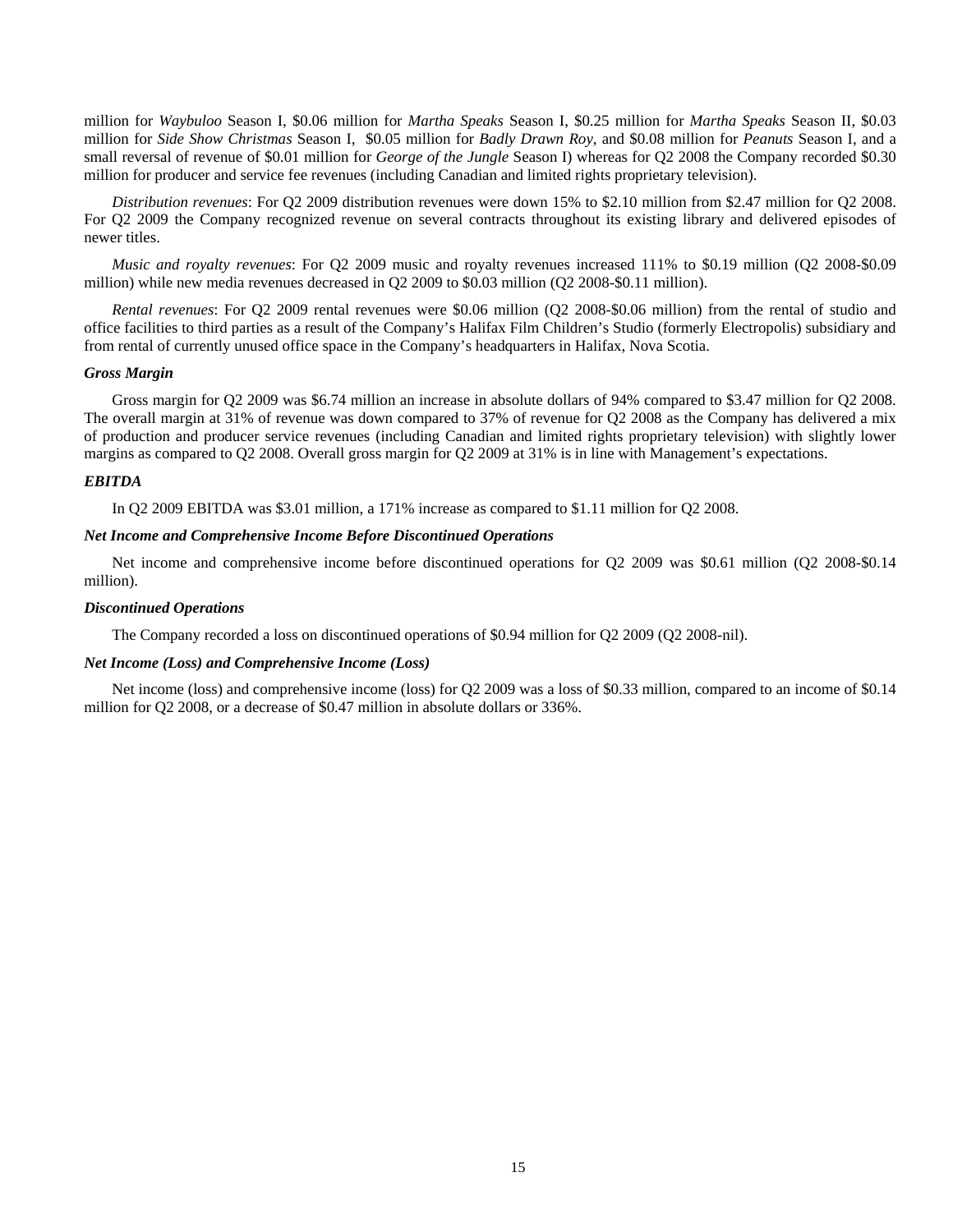| <b>Liquidity and Capital Resources</b>       |                                                     |                               |
|----------------------------------------------|-----------------------------------------------------|-------------------------------|
|                                              | September 30,<br>2009                               | <b>June 30,</b><br>2009<br>\$ |
|                                              | (Amounts in Thousands, Except Balance Sheet Ratios) |                               |
| <b>Key Balance Sheet Amounts and Ratios:</b> |                                                     |                               |
|                                              | 11,500                                              | 11,086                        |
|                                              | 44,033                                              | 44.851                        |
|                                              | 21,473                                              | 20.496                        |
|                                              | 4,758                                               | 4.797                         |
|                                              | 1.29                                                | 1.25                          |
|                                              | <b>Three Months Ended</b>                           | <b>Three Months Ended</b>     |
|                                              | September 30, 2009                                  | September 30, 2008            |
|                                              | \$                                                  | \$                            |
| Cash Inflows (Outflows) by Activity:         |                                                     |                               |
|                                              | 7,478                                               | (6,935)                       |
|                                              | 15                                                  | (1,633)                       |
|                                              | (6, 879)                                            | 6.561                         |
|                                              | 614                                                 | (2.007)                       |
| Adjusted Operating Activities <sup>3</sup>   | 1,116                                               | (982)                         |

(1) Restricted cash is the balance of cash on hand in Media Fund (Atlantic) Ltd. The use of this cash is restricted to specified uses related to the production and development of film and television programs.

(2) Working capital ratio is current assets divided by current liabilities.

(3) For the three month period ended September 30, 2009 Adjusted Operating Activites was an inflow of \$1,116 (2008 – (\$982) outflow) calculated as cash inflows (outflows) from operating activities of \$7,479 (2008-\$(6,935) outflow) adjusted by proceeds from (repayment of) interim production financing of \$(6,363) (2008-\$5,953). See "Use of Non-GAAP Financial Measures" section of this MD&A for a definition of Adjusted Operating Activities.

## *Changes in Cash*

Cash at September 30, 2009 was \$11.42 million compared to \$10.81 million as of June 30, 2009. For September 30, 2009 the cash balance increased \$4.60 million when comparing it to the cash balance as at September 30, 2008.

For the three month period ended September 30, 2009 cash flows generated from operating activities were \$7.48 million. Cash flows from operating activities resulted from net income of \$0.01 million and adding back non-cash items of amortization of film and television programs, acquired library, PP&E, intangible assets, impairment in value of certain investments in film and television programs, unrealized loss on short-term investments, stock-based compensation, interest on promissory notes, noncontrolling interest, future income tax expense, and net change in non-cash working capital balances related to operations of \$6.39 million, \$0.29 million, \$0.22 million, \$0.27 million, \$0.16 million, \$0.07 million, \$0.30 million, \$0.01 million, \$0.02 million, \$0.07 million, and \$1.76 million respectively. Cash flows were reduced by a credit not involving cash of \$0.02 million gain on disposal of short-term investments. Cash used was \$2.07 million for investments in film and television programs.

For the three month period ended September 30, 2009 cash flows from financing activities were a use of cash of \$6.88 million. Cash flows used in financing activities resulted primarily from repayment of interim production financing of \$6.36 million, repayments of long-term debt of \$0.16 million, common shares repurchased and cancelled of \$0.12 million, and repayment of other liabilities of \$0.65 million. This was offset by cash generated of \$0.41 million for proceeds from bank indebtedness.

For the three month period ended September 30, 2009 cash flows generated from investing activities were \$0.02 million. Cash flows used in investing activities were \$0.05 million for PP&E acquisitions and \$0.08 million net cash advances to investees. Cash flows generated in investing activities were proceeds from disposal of short-term investments of \$0.15 million.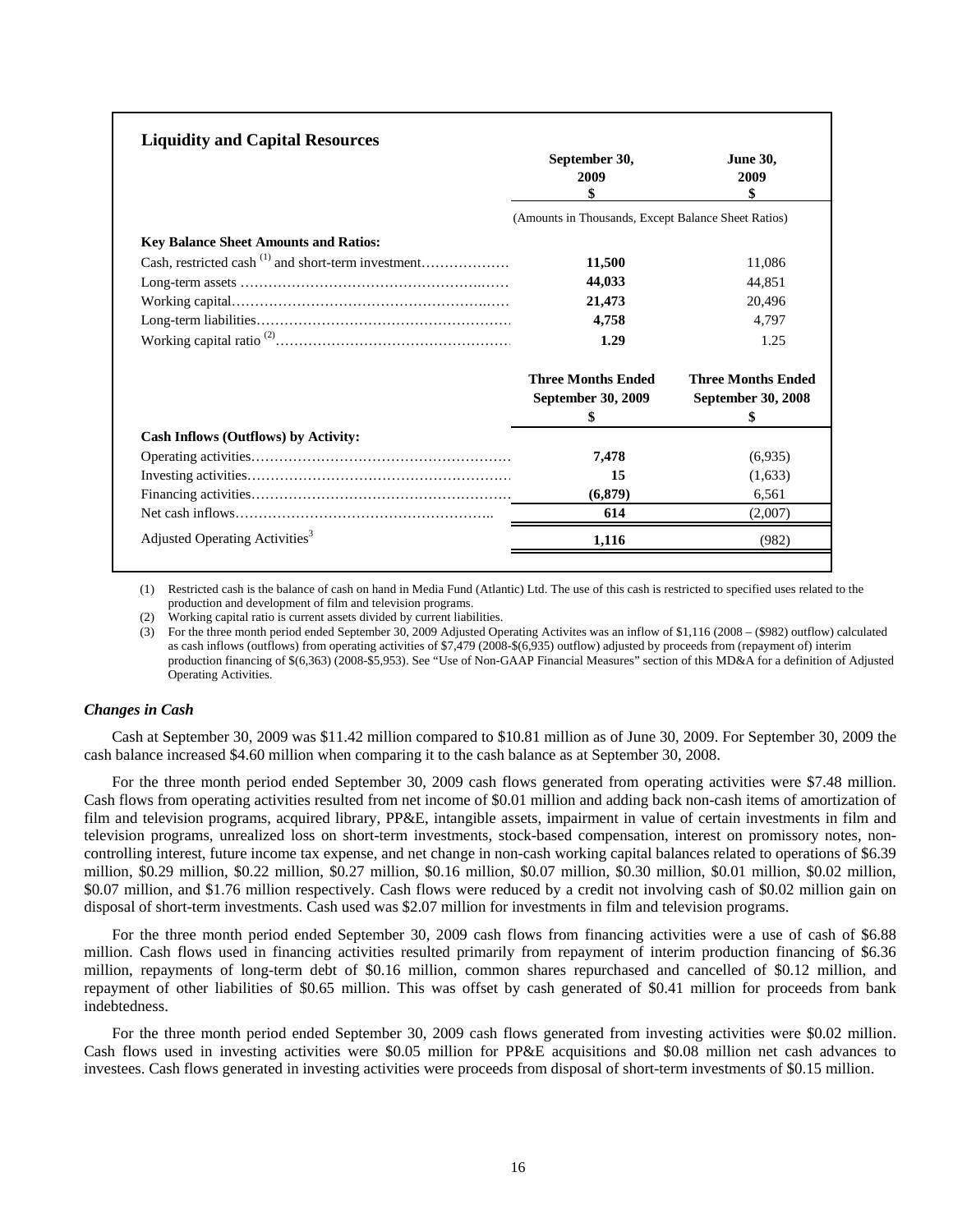## *Working Capital*

Working capital ("**Working Capital**") represents the Company's current assets less current liabilities. Working Capital increased by \$0.98 million as at September 30, 2009 over June 30, 2009. The working capital ratio remained strong at 1.29 for September 30, 2009.

Management was pleased with cash flow generated from Operating Activities, especially Adjusted Operating Activities of \$1.12 million for the three month period ended September 30, 2009 (three months ended September 30, 2008-\$0.98 million use of cash), shown in Liquidity and Capital Resources Chart in this MD&A and defined in "Use of Non-GAAP Financial Measures" section of this MD&A. Along with EBITDA, Adjusted Operating Activities is one of the meaningful calculations for Management in assessing operational performance.

Based on the Company's current revenue expectations for Fiscal 2010 and 2011, which are based on contracted and expected production and distribution revenue, the Company believes cash generated from operations and existing resources will be sufficient to satisfy Working Capital needs for at least the next twelve months. Management believes the current Working Capital surplus totalling \$21.47 million is sufficient to execute its current business plan.

## *Royal Bank Revolving Operating and Production Credit Facility*

The Company has a revolving operating credit facility (the "**RBC Revolving Operating Credit Facility**") with the Royal Bank of Canada ("**Royal Bank**"), with a maximum amount of \$3.51 million, bearing interest at Royal Bank Prime + 1.25% maturing in March 2010 and is for general working capital purposes. The availability of the RBC Revolving Operating Credit Facility is subject to the Company maintaining interest and consolidated indebtedness coverage ratios and certain other covenants.

The Company also has a revolving production credit facility ("**The RBC Revolving Production Credit Facility**") with the Royal Bank with a maximum authorized amount of \$63.23 million. The RBC Revolving Production Credit Facility is the aggregate of interim production financing of individual programs financed through the Royal Bank which are subject to individual approved tranches (collectively the "**RBC Individual Approved Tranches**"). The RBC Revolving Production Credit Facility matures at various dates twenty-four months following the first drawdown of funds in respect of each RBC Individual Approved Tranche. The maturity dates for the RBC Individual Approved Tranches vary, but the outside maturity date is March 2011.

The Company's objectives when managing capital are to provide an adequate return to shareholders, safeguard its assets, maintain a competitive cost structure and continue as a going concern. To maximize ongoing development and growth effort, the Company did not pay out dividends during the year ended June 30, 2009. The Company is not anticipating paying out dividends during the year ended June 30, 2010.

To facilitate the management of its capital structure, the Company prepares annual expenditure operating budgets that are updated as necessary depending on various factors, including industry conditions and operating cash flow. The annual and updated budgets are reviewed by the board of directors.

The Company monitors capital using a number of financial ratios, specifically for the RBC Revolving Operating and Revolving Production Credit Facilities, including but not limited to:

- The Revolving Coverage Ratio, defined as consolidated EBITDA to interest expense (defined as interest on long-term debt); and
- The Net Worth Ratio, defined as funded debt to consolidated net worth.

The following table illustrates the financial ratios calculated on a rolling twelve-month basis as at:

|                 | <b>Measure</b> | September 30, | <b>June 30,</b> |  |
|-----------------|----------------|---------------|-----------------|--|
|                 | targets        | 2009          | 2009            |  |
| Coverage Ratio  | $>$ 4.0x       | 28.6x         | 27.0x           |  |
| Net Worth Ratio | $<$ 3.0x       | 1.3x          | 1.4x            |  |

The Company has been in compliance with these ratios since the inception of the RBC Revolving Operating and Revolving Production Credit Facilities.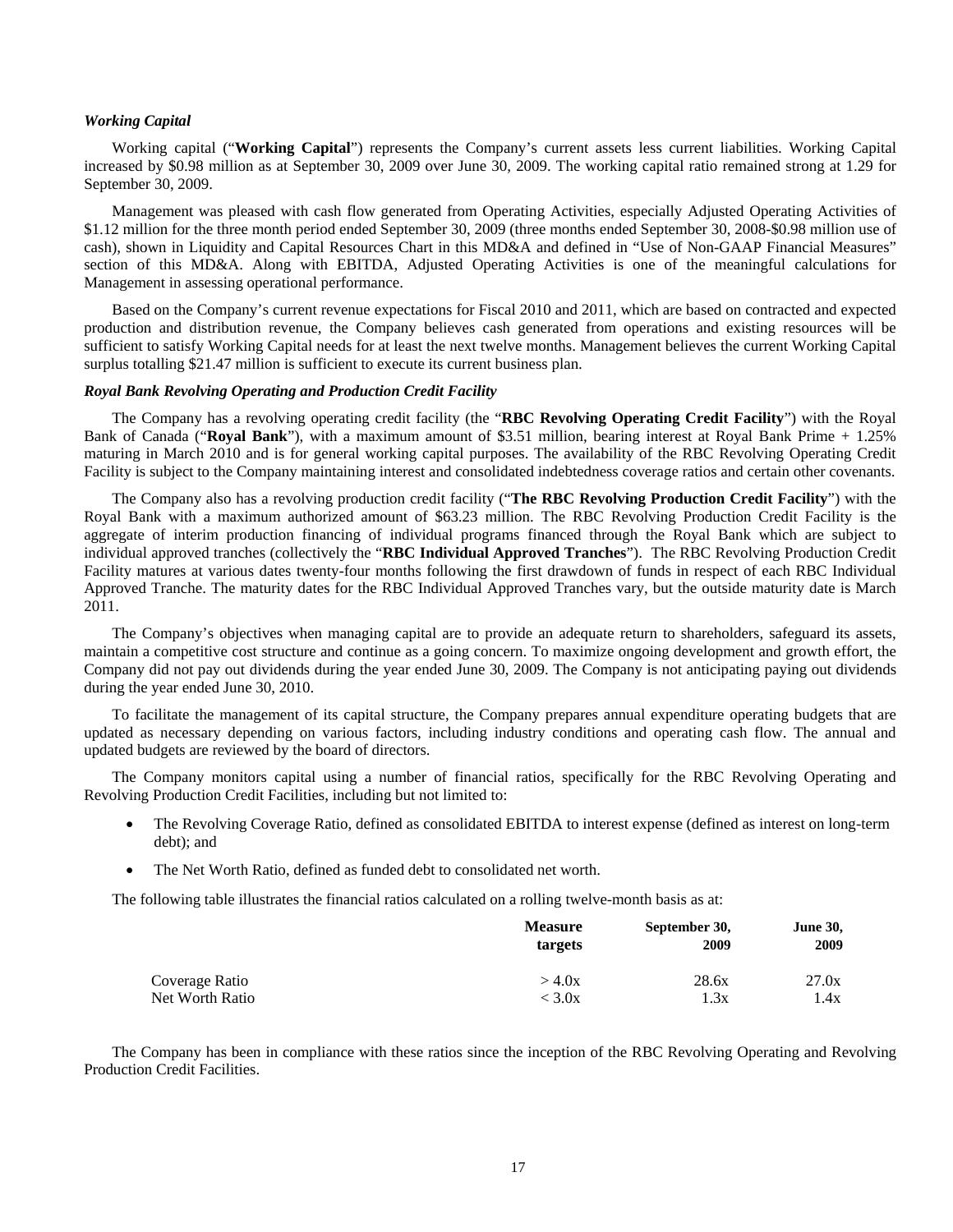## **Contractual Obligations**

| As of September 30, 2009       |              |             |                     |                         |                   |
|--------------------------------|--------------|-------------|---------------------|-------------------------|-------------------|
| <b>Payments Due by Period</b>  |              |             | <b>Fiscal 2011-</b> |                         |                   |
| (All amounts are in thousands) | <b>Total</b> | Fiscal 2010 | 2012                | <b>Fiscal 2013-2014</b> | After Fiscal 2015 |
|                                |              |             |                     |                         |                   |
|                                | 3.155        | 3,155       |                     |                         |                   |
|                                | 25           | 25          |                     |                         |                   |
|                                | 1.107        | 329         | 604                 | 174                     |                   |
|                                | 3.316        | 274         | 696                 | 648                     | 1.698             |
|                                | 6,159        | 766         | 1.824               | 1.015                   | 2,554             |
|                                | 13.762       | 4.549       | 3.124               | 1.837                   | 4.252             |
|                                |              |             |                     |                         |                   |

(1) RBC Revolving Operating Credit Facility with a maximum amount of \$3.51 million bearing interest at bank prime plus 1.25%. See note 9 to the unaudited interim consolidated financial statements for the three month period ended September 30, 2009 for details.

(2) Pursuant to an agreement whereby the Company acquired the distribution rights ("**Distribution Rights**") to 520 half-hours of television programming. The amount remaining as of September 30, 2009 was \$0.02 million.

(3) Pursuant to capital leases for video editing, leaseholds, and other office equipment, the obligations bear interest at 4.00%, 6.38%, 5.23%, 6.9%, and 8.4% and mature from June 2010 to February 2013. Principal balances are included in note 11 to the unaudited interim consolidated financial statements for the three months ended September 30, 2009.

(4) See note 11 to the unaudited interim consolidated financial statements for the three months ended September 30, 2009 for details.

(5) Pursuant to operating leases.

### **Outlook**

The Company's September 30, 2009 balance sheet remains strong and Management believes the Company is in a solid financial position. Management is focusing on its core strategy of developing, producing, and distributing the best possible quality Children's and Family programs with goals of increasing cash flows from operations and profitability.

The continuing global recession and credit crunch has resulted in a slowdown in advertising dollars for some of our broadcast customers and therefore lower visibility. This has translated into a slowdown of production revenue for Q1 2010 versus Q1 2009 as broadcasters have not been committing to new shows as quickly as they had been for Fiscal 2009. Management expects the lag to continue throughout Fiscal 2010 with some production revenue spilling over to Fiscal 2011.

With one quarter down for Fiscal 2010, and given the continuing economic climate, the Company is maintaining its target output range of 200-250 half-hours for its combined proprietary programs and Canadian and limited rights proprietary programs. For 2010, due to the downward pressure on license fees as experienced in Q1 2010, Management expects the average license fee per half-hour to be at the lower end of the historical range. Children's programming is off prime time and therefore not as reliant on advertising dollars, and the fact that most of our customer base has a Governmental regulatory mandate to deliver a minimum requirement of children's programming, Management is optimistic that going forward children's programming will not be as hard hit as prime time programming.

Management is maintaining its projected target for distribution revenues for Fiscal 2010 to be generally flat versus 2009 and in the range of \$10-14 million.

A key area for potential growth in this economic downturn is a proliferation of proprietary coproduction and service production opportunities, which are abundant but have fewer rights attached. This has been evidenced by the Company's Q1 2010 181% growth in its producer and service fee revenue category (including Canadian and limited rights proprietary television) to \$2.87 million. Management continues to target these areas to fill some of the potential gaps in its home grown proprietary programming. DHX, having a strong distribution presence in the international market place and being well positioned in Canada, is in a prime position to capture some of this business. For Fiscal 2010, Management is maintaining its target range of \$10-15 million for these two streams when combined with existing expected producer service fee revenues. The margins for these revenue streams as seen historically can fluctuate greatly from project to project and Management is expecting margins in the range of 15-40%.

For 2010, the Company anticipates the slowdown in the economy to continue to affect revenue growth opportunities in the category of royalty revenues. This is especially pronounced in M&L as there has been a slow down in all its M&L relationships. Since the Company has not historically had significant sales in M&L we are not expecting this to have a significant affect on our Fiscal 2010 results. M&L still represents upside for the Company, however as a result of the current climate, this has potentially been pushed further into the future.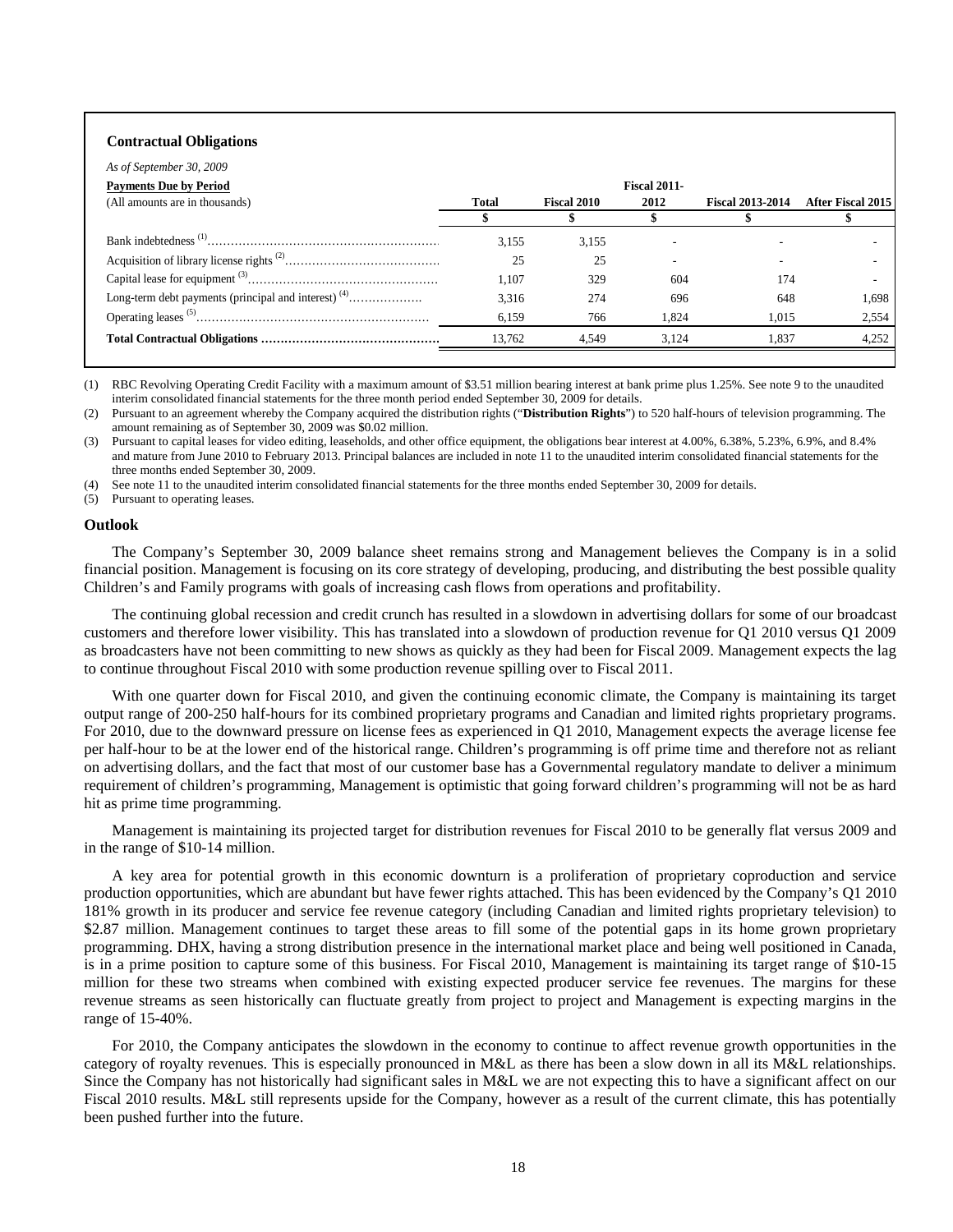For 2010 other new media and rental revenue are expected to be generally in line with 2009 levels. For 2010 gross margin is expected to be in the 28-38% range. Management continues to target SG&A reductions of 5% for 2010 versus 2009. Amortization of PP&E and intangibles for 2010 is expected to be in line with 2009. For 2010, interest income (expense), income from strategic investments, and non-controlling interest are expected to be in line with 2009 levels.

## **Seasonality**

Results of operations for any period are dependent on the number and timing of film and television programs delivered, which cannot be predicted with certainty. Consequently, the Company's results from operations may fluctuate materially from period-to-period and the results of any one period are not necessarily indicative of results for future periods. Cash flows may also fluctuate and are not necessarily closely correlated with revenue recognition. During the initial broadcast of the rights the Company is somewhat reliant on the broadcaster's budget and financing cycles and at times the license period gets delayed and commences at a later date than originally projected.

The Company's film and television revenues vary significantly from quarter to quarter driven by contracted deliveries with the primary broadcasters. Although with the Company's recent diversification of its revenue mix, particularly in the strengthening of the distribution revenue stream, some of the quarterly unevenness is improving slightly and becoming more predictable. Distribution revenues are contract and demand driven and can fluctuate significantly from period-to-period.

#### **Critical Accounting Policies and Estimates**

The preparation of the financial statements in conformity with Canadian GAAP requires Management to make estimates and assumptions that affect the reported amounts of assets and liabilities and disclosure of contingent assets and liabilities at the dates of the financial statements and the reported amounts of revenue and expenses during the reporting period. Management of the Company regularly reviews its estimates and assumptions based on historical experience and various other assumptions that it believes would result in reasonable estimates given the circumstances. Actual results could differ from those estimates under different assumptions. The following is a discussion of accounting policies that require significant Management judgments and estimates. For a discussion of all of the Company's accounting policies, including the items outlined below, refer to note 1 of the audited consolidated financial statements for the years ended June 30, 2009 and 2008 on www.sedar.com or DHX's website at [www.dhxmedia.com](http://www.dhxmedia.com/).

## *Revenue Recognition*

#### *Production and Distribution Revenue*

The Company recognizes revenues from the licensing of film and television programs when: a) the Company has persuasive evidence of a contractual arrangement; b) the production has been completed; c) the contractual delivery arrangements have been satisfied; d) the licensing period has commenced; e) the fee is fixed or determinable; and f) collectibility of proceeds is reasonably assured.

Cash payments received or advances currently due pursuant to a broadcast license or distribution arrangement are recorded as deferred revenue until all of the foregoing conditions of revenue recognition have been met.

## *Producer and Service Fee Revenue*

Revenues from production services for third parties and certain Canadian and limited rights proprietary programs are recognized on a percentage-of-completion basis. Associated production costs are charged against earnings as the revenue is recognized. Percentage-of-completion is based upon the proportion of costs incurred in the current period to total expected costs. A provision is made for the entire amount of future estimated losses, if any, on production-in-progress.

#### *Variable Interest Entities*

The Company follows Accounting Guideline 15 – Consolidation of Variable Interest Entities ("**AcG 15**"). AcG 15 provides criteria for the identification of Variable Interest Entities (**"VIEs"**) and further criteria for determining what entity, if any should consolidate them. AcG 15 defines a VIE as an entity that either does not have sufficient equity at risk to finance its activities without subordinated financial support or where the equity investors lack the characteristic of a controlling financial interest. VIEs are subject to consolidation by a company if that company is deemed the primary beneficiary of the VIE. The primary beneficiary is the party that is either exposed to a majority of the expected losses from the VIEs' activities or is entitled to receive a majority of the VIEs' residual returns or both.

## *Investment in Film and Television Programs*

Investment in film and television programs represents the unamortized costs of film and television programs which have been produced by the Company or for which the Company has acquired distribution rights. Investment in film and television programs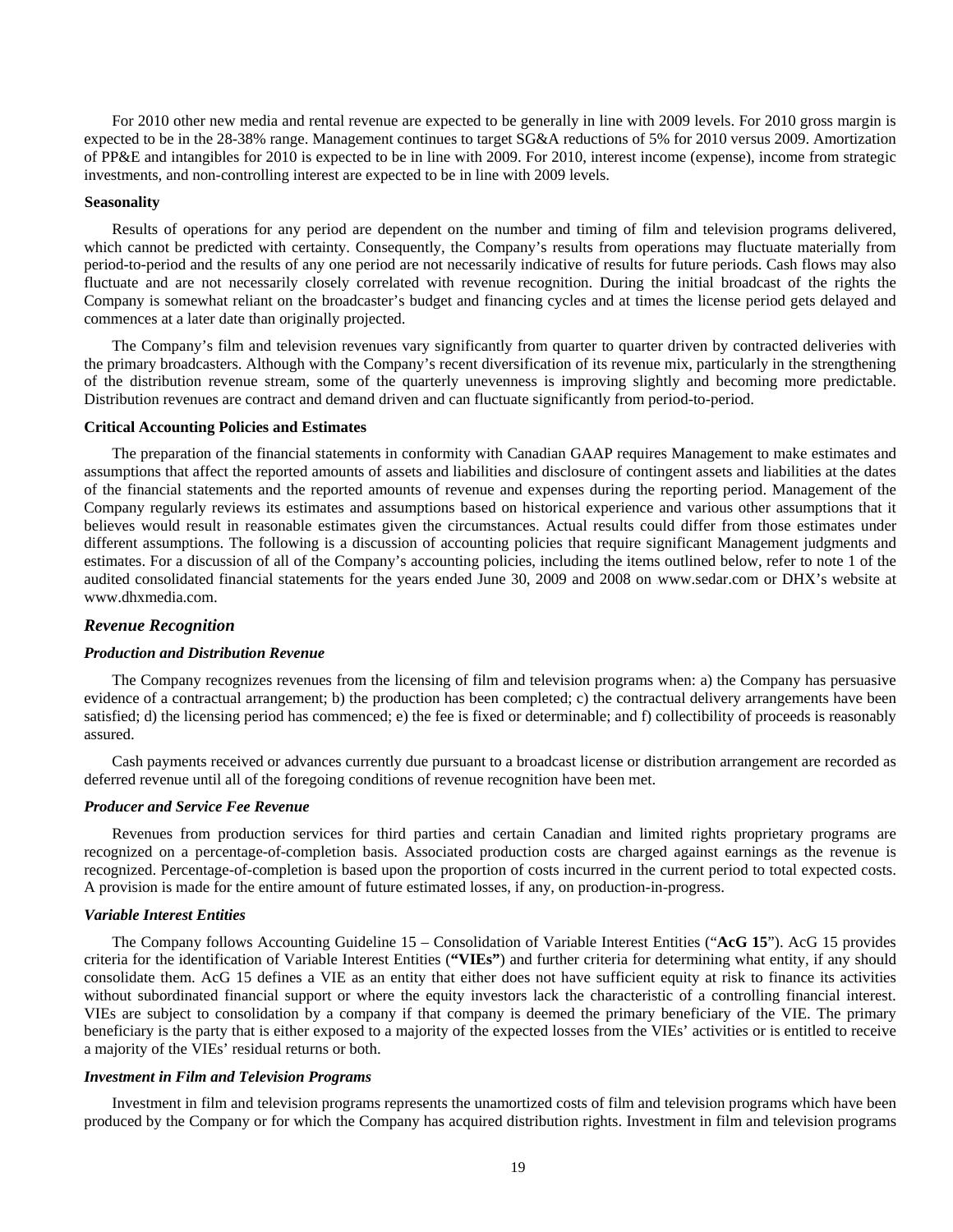also includes acquired film and television libraries. Costs of acquiring and producing film and television programs are capitalized, net of federal and provincial program contributions earned, and amortized using the individual film forecast method, whereby capitalized costs are amortized and ultimate participation costs are accrued in the proportion that current revenue bears to Management's estimate of ultimate revenue expected to be recognized from the exploitation, exhibition, or licensing of the film or television program. For film and television programs produced by the Company, capitalized costs include all direct production and financing costs incurred during production that are expected to benefit future periods. Financing costs are capitalized to the costs of a film or television program until the film or television program is complete. Capitalized production costs do not include administrative and general expenses, the cost of overall deals, or charges for losses on properties sold or abandoned. For episodic television series, until estimates of secondary market revenue can be established, capitalized costs for each episode produced are limited to the amount of revenue contracted for each episode. Costs in excess of this limitation are expensed as incurred on an episode-by-episode basis. Production financing provided by third parties that acquire substantive equity participation is recorded as a reduction of the cost of the production. Film and television programs in progress represent the accumulated costs of productions, which have not been completed by the Company. For films other than episodic television series and acquired libraries, ultimate revenue includes estimates over a period not to exceed ten years following the date of initial release. For episodic television series, ultimate revenue includes estimates of revenue over a period not to exceed ten years from the date of delivery of the first episode or, if still in production, five years from the date of delivery of the most recent episode, if later. For acquired film and television libraries previously released, ultimate revenue includes estimates of revenue over a period not to exceed twenty years from the date of acquisition.

Revenue estimates are prepared on a title-by-title basis and are reviewed periodically based on current market conditions. For film, revenue estimates include net theatrical receipts, sale of videocassettes and DVDs, licensing of television broadcast rights and licensing of other ancillary film rights to third parties. For television programs, revenue estimates include licensed rights to broadcast television programs in development and rights to renew licenses for episodic television programs in subsequent seasons. Ultimate revenue includes estimates of secondary market revenue for produced episodes only when the Company can demonstrate through its experience or industry norms that the number of episodes already produced, plus those for which a firm commitment exists and the Company expects to deliver, can be licensed successfully in the secondary market.

Estimates of future revenue involve measurement uncertainty and it is therefore possible that reductions in the carrying value of investment in film and television programs may be required as a consequence of changes in Management's future revenue estimates.

The valuation of investment in film and television programs is reviewed on a title-by-title basis when an event or change in circumstances indicates that the fair value of a film or television program is less than its unamortized cost. The fair value of the film or television program is determined using Management's estimates of future revenues and costs under a discounted cash flow approach. A write-down is recorded equivalent to the amount by which the unamortized costs exceed the estimated fair value of the film or television program.

## *Stock-based Compensation*

The Company follows the Canadian Institute of Chartered Accountants Handbook Section 3870 ("CICA 3870"), "Stockbased Compensation and Other Stock-based Payments". Under the amended standards of this Section, the fair value of all stock options granted to employees and consultants are recorded in operations or production costs, as applicable over their vesting periods.

The fair value of options is determined using the Black Scholes option pricing model that takes into account, as of the grant date, the exercise price, the expected life of the option, the current price of the underlying stock and its expected volatility, expected dividends on the stock, and the risk-free interest rate over the expected life of the option. The resulting fair value of the options is expensed on a straight-line basis over their vesting periods. Cash consideration received from employees when options are exercised and the value of options accumulated in contributed surplus is credited to share capital. Stock-based Compensation also includes awards of common shares to certain employees of the Company related to the achievement of certain financial benchmarks.

## *Investment in Production Companies*

The valuation of equity accounted investments is regularly reviewed by Management to ensure that any decline in market value that is considered other than temporary has been reflected in the related carrying value of the investment. In making that assessment, several factors are considered, including the amount by which the market value exceeds carrying value and investees' expected future cash flows and earnings. The Company recorded no amounts in the equity income line on the statement of income (loss) and comprehensive income (loss) for Q1 2010 (Q1 2009-nil).

In the normal course of business, the Company enters into production arrangements with third party production, distribution companies and broadcasters related to the production of television series or feature films. The wholly-owned production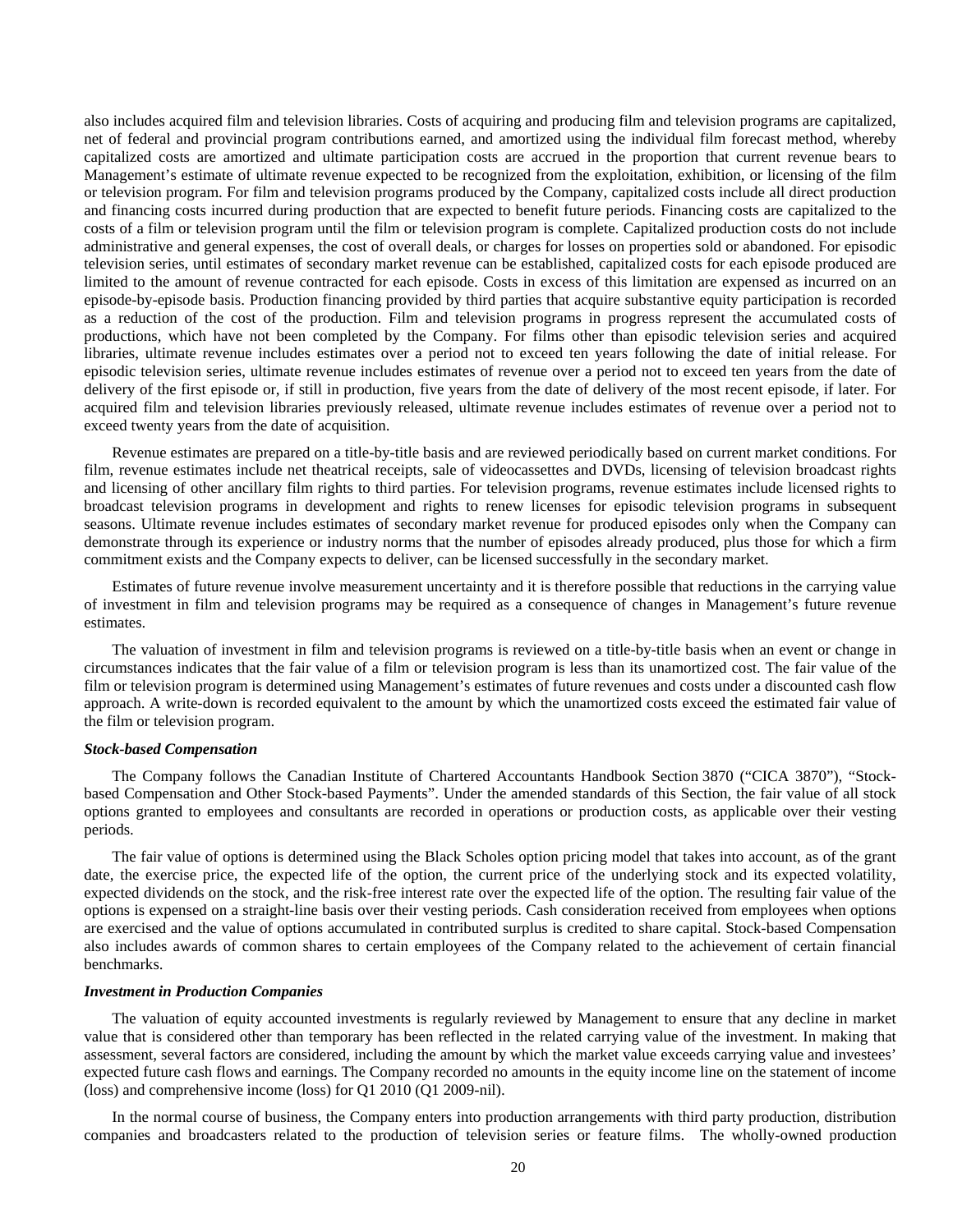companies in which these production activities are undertaken, are VIEs as they do not have sufficient equity at risk to finance their activities. The Company has variable interests in certain entities but in certain companies, it is not exposed to the majority of the expected losses and, therefore, does not consolidate these companies. The Company accounts for these entities using the equity method (note 6 to the unaudited interim consolidated financial statements for the three months ended September 30, 2009).

#### *Goodwill*

The Company performed its annual test for goodwill impairment at June 30, 2009, in accordance with its policy. No events or circumstances have occurred since June 30, 2009 to indicate that the fair value of the reporting unit is below its carrying value, therefore no test for impairment of goodwill was required to be conducted for the three-month period ended September 30, 2009.

## *Provisions*

Balance sheet provisions for amounts receivable and legal issues all require estimates and assumptions by Management that could be significant.

In certain instances, the provision for amounts receivable is based on specifically identified accounts where Management believes that collection is doubtful. These accounts are identified based on customer knowledge and past experience. In other instances, the provision for amounts receivable is based on an allowance for Federal and Provincial government tax credits receivable and is based on historic collection, excluding accounts that have been specifically provided for. Historically, Management's estimate of the required provision has been adequate. Provisions for legal issues are based on Management's best estimate of the probable outcome and resolution of legal matters.

The Company has also booked provisions against investment in film and television programs. These provisions include specific balances where Management believes the likelihood of ultimate revenues is remote and general allowances. Historically, Management's estimate of the required provision has been adequate (see "Impairment of Certain Investments in Film and Television Programs" section of this MD&A).

## *Future Tax Assets and Liability*

Management's assessment of the Company's ability to realize future income tax assets is performed on a legal entity basis and is based on existing tax laws and estimates of future taxable income. Where, in the opinion of Management, the value of future income tax assets exceeds the estimate of amounts expected to be realized, a valuation allowance is recorded to reduce the future income tax asset. If the Company's assessment changes in the future, the valuation allowance will increase or decrease accordingly, resulting in corresponding decreases or increases in income, respectively, in that period. The valuation allowance is in no way indicative of the availability of income tax losses or other timing differences to offset future profits earned. Rather, the valuation allowance reduces the future income tax asset to Management's estimate of the future tax asset that will be realized as a reduction of cash income taxes paid in the future.

The above estimates are revised accordingly as new or different circumstances arise. While Management believes the balance sheet provisions are adequate, using different assumptions or estimates could have a significant impact on the Company's results of operations, prospects, or financial condition.

## **Accounting Policy Changes**

#### *Goodwill and Intangible Assets*

On July 1, 2009, the Company adopted CICA Handbook Section 3064, "*Goodwill and Intangible Assets"* replacing Section 3062 "*Goodwill and Other Intangible Assets*" and Section 3450 "*Research and Development Costs*". The section establishes revised standards for recognition, measurement, presentation and disclosure of goodwill and intangible assets. The provisions relating to the definition and initial recognition of intangible assets, including internally generated intangible assets, are aligned with International Accounting Standard ("IAS") 38, "*Intangible Assets".* 

## **Future Accounting Standard Changes**

In January 2006, the Canadian Accounting Standards Board, ("AcSB") announced its decision to replace Canadian GAAP with IFRS. On February 13, 2008, the AcSB confirmed January 1, 2011 as the mandatory changeover date to IFRS for all Canadian publicly accountable enterprises. This means that the Company will be required to prepare IFRS financial statements for the interim periods and fiscal year ends beginning 2011.

The CICA issued the following new accounting standards: Section 1582, "*Business Combinations"*, Section 1601, "*Consolidated Financial Statements"*, and Section 1602, "*Non-controlling Interests".* Sections 1582, 1601, and 1602 are effective for fiscal years beginning on or after January 1, 2011 and, accordingly, the Company is anticipating adopting them on July 1, 2011, but as early adoption is permitted, the Company is considering its options.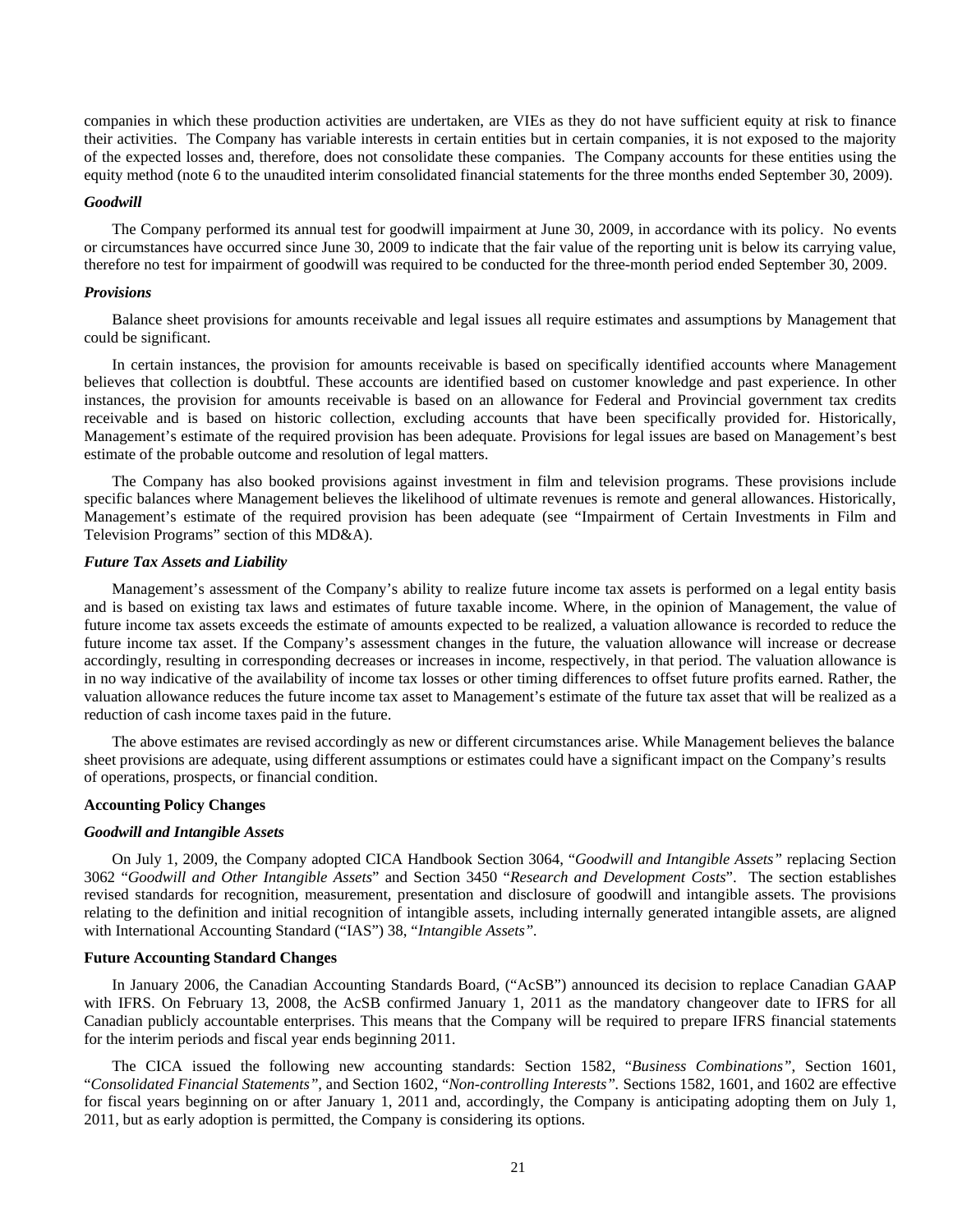## *Business Combinations*

Section 1582 will replace "*Business Combinations"* and improve the relevance, reliability and comparability of the information that a reporting entity provides in its financial statements about a business combination and its effects. This section outlines a variety of changes, including but not limited to the following: an expanded definition of a business, a requirement to measure all business combinations and non-controlling interest at fair value and a requirement to recognize future income tax assets and liabilities and acquisition and related costs as expenses of the period.

## *Consolidated Financial Statements and Non-Controlling Interests*

Sections 1601 and 1602 will replace Section 1600, "*Consolidated Financial Statements"*. Section 1601 establishes standards for the preparation of consolidated financial statements and specifically addresses consolidation accounting following a business combination that involves the purchase of an equity interest in one company by another. Section 1602 establishes standards for accounting for a non-controlling interest in a subsidiary in consolidated financial statements subsequent to a business combination.

The Company is in the process of evaluating the impact of disclosure and presentation of these new standards.

## **Financial Instruments and Risk Management**

The Company's financial instruments consist of cash, restricted cash, short-term investments, bank indebtedness, interim production financing, accounts payable and accrued liabilities, long-term debt and obligations under capital leases, other liabilities, long-term investment, and amounts receivable. The Company, through its financial assets and liabilities, has exposure to the following risks from its use of financial instruments: credit risk, interest rate risk, liquidity risk, and currency risk. Management monitors risk levels and reviews risk management activities as they determine to be necessary.

## *Credit Risk*

Amounts receivable from the Canadian federal government and other government agencies in connection with production financing represents 71% of total amounts receivable at September 30, 2009 (September 30, 2008 - 68%). Certain of these amounts are subject to audit by the government agencies. Management believes that these amounts are fully collectible. Management believes that it is normal course for the industry for some amounts receivable to take considerable time to collect; for instance it is normal course for federal and provincial tax credits receivable to take up to 24 months to proceed through audit and collection. The Company adjusts amounts receivable from Canadian federal government and other government agencies including federal and provincial tax credits receivables in connection with production financing, quarterly for any known differences arising from internal or external audit of these amounts. An allowance against federal and provincial tax credits receivable has been recorded based on the Company's history of collection of these amounts.

The balance of trade amounts receivable are primarily with Canadian broadcasters and large international distribution companies. The Company has recorded an allowance for doubtful accounts of 1% against the gross amounts of trade receivables, and management believes that the net amount of trade receivables is fully collectible.

## *Interest Rate Risk*

The Company is exposed to interest rate risk arising from fluctuations in interest rates as its interim production financing and certain long-term debt bear interest at floating rates. A 1% fluctuation would have an approximate \$0.20-\$0.30 million affect on net income.

## *Liquidity Risk*

The Company manages liquidity by forecasting and monitoring operating cash flows and through the use of capital leases and revolving credit facilities (see notes 9, 10 and 11 of the unaudited interim consolidated financial statements for September 30, 2009 for further details). As at September 30, 2009, the Company had cash on hand of \$11.42 million (September 30, 2008 - \$6.82 million).

## *Currency Risk*

The Company's activities which expose it to currency risk involve the holding of foreign currencies as well as incurring production costs and earning revenues that are denominated in foreign currencies. A 1% change in the USD or Euro exchange rate would have an impact of less than \$0.10 million on net income.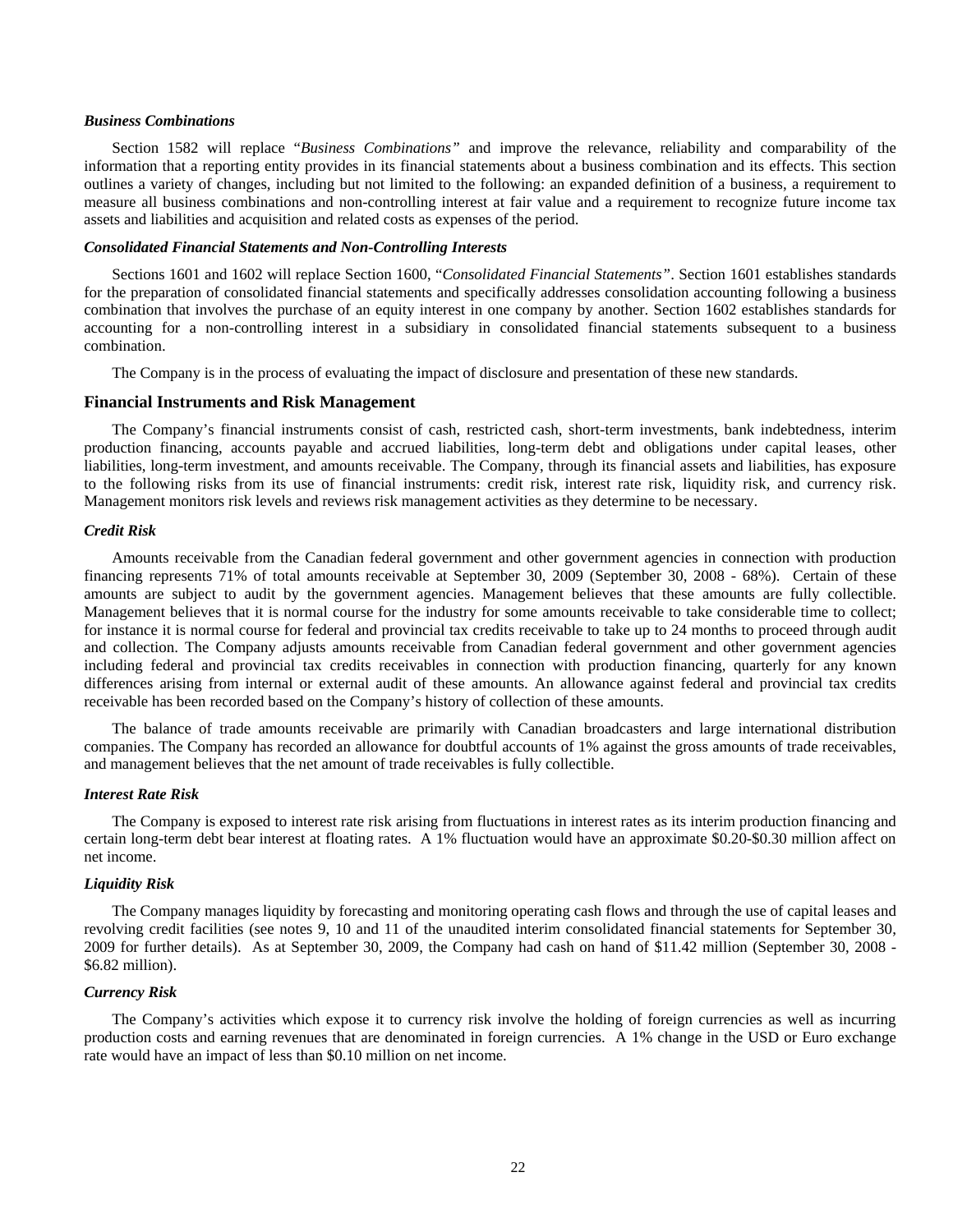#### **Risk Assessment**

The following are the specific and general risks that could affect the Company that each reader should carefully consider. Additional risks and uncertainties not presently known to the Company or that the Company does not currently anticipate will be material, may impair the Company's business operations and its operating results and as a result could materially impact its business, results of operations, prospects, and financial condition. These specific and general risks are as follows: risks related to the nature of the entertainment industry, risks related to television and film industries, risks related to doing business internationally, loss of Canadian status, competition, limited ability to exploit filmed and television content library, protecting and defending against intellectual property claims, fluctuating results of operations, raising additional capital, concentration risk, reliance on key personnel, market share price fluctuations, risks associated with acquisitions and joint ventures, potential for budget overruns and other production risks, management estimates in revenues and earnings, stoppage of incentive programs, financial risks resulting from the Company's capital requirements, government incentive program, change in regulatory environment, litigation, technological change, labour relations, and exchange rates. *For further details see "Risk Factors" contained in the Company's Annual MD&A for the year ended June 30, 2009 and 2008 on [www.sedar.com](http://www.dhxmedia.com/) or DHX's website at www.dhxmedia.com[.](http://www.dhxmedia.com/)* 

## **Disclosure Controls and Procedures**

The Company's Chief Executive Officer (**"CEO"**) and Chief Financial Officer (**"CFO"**) are responsible for establishing and maintaining the entity's disclosure controls and procedures to provide reasonable assurance that all relevant information is gathered and reported to them on a timely basis so that appropriate decisions can be made regarding public disclosures.

The CEO and CFO, after evaluating the effectiveness of the Company's disclosure controls and procedures have concluded that, as at September 30, 2009, the entity's disclosure controls and procedures were effective. It should be noted that while the entity's CEO and CFO believed that the disclosure controls and procedures can provide a reasonable level of assurance, and that they are effective, they do not expect that the disclosure controls and procedures can prevent all errors and fraud. A control system, no matter how well designed or operated can provide only reasonable, not absolute assurance that the objectives of the control systems are met.

#### *Internal Control over Financial Reporting ("ICFR")*

The Company's CEO and CFO are responsible for designing ICFR or causing these controls to be designed under their supervision in order to provide reasonable assurance regarding the reliability of financial reporting and the preparation of the financial statements for external purposes in accordance to Canadian GAAP.

Due to its inherent limitations, ICFR may not prevent or detect material misstatements. Also, projections of any evaluation of effectiveness to future periods are subject to the risk that controls may become inadequate because of changes in conditions, or that the degree of compliance with the policies or procedures may deteriorate.

Management, under the supervision of the CEO and CFO conducted an evaluation of control design on ICFR as at September 30, 2009. Based on this evaluation, Management has concluded that the Company's ICFR were adequate and effective to ensure that material information relating to the Company and its consolidated subsidiaries required to be disclosed in the Company's reports filed or submitted under the National Instrument 52-109 would have been known to them.

The Company's Board of Directors has implemented a Code of Business Conduct and Ethics and it has been distributed to all directors, officers and employees of the Company.

#### *Changes in ICFR*

There were no changes in the Company's ICFR that occurred during the three months ended September 30, 2009 that to Management's knowledge have materially affected or are reasonably likely to materially affect the entity's ICFR.

## **Use of Non-GAAP Financial Measures**

In addition to the results reported in accordance with Canadian generally accepted accounting principles, determined with reference to the Handbook of the CICA ("**GAAP**"), the Company uses various non-GAAP financial measures, which are not recognized under Canadian GAAP, as supplemental indicators of our operating performance and financial position. These non-GAAP financial measures are provided to enhance the user's understanding of our historical and current financial performance and our prospects for the future. Management believes that these measures provide useful information in that they exclude amounts that are not indicative of our core operating results and ongoing operations and provide a more consistent basis for comparison between periods. The following discussion explains the Company's use of EBITDA, Gross Margin, and Adjusted Operating Activities as measures of performance.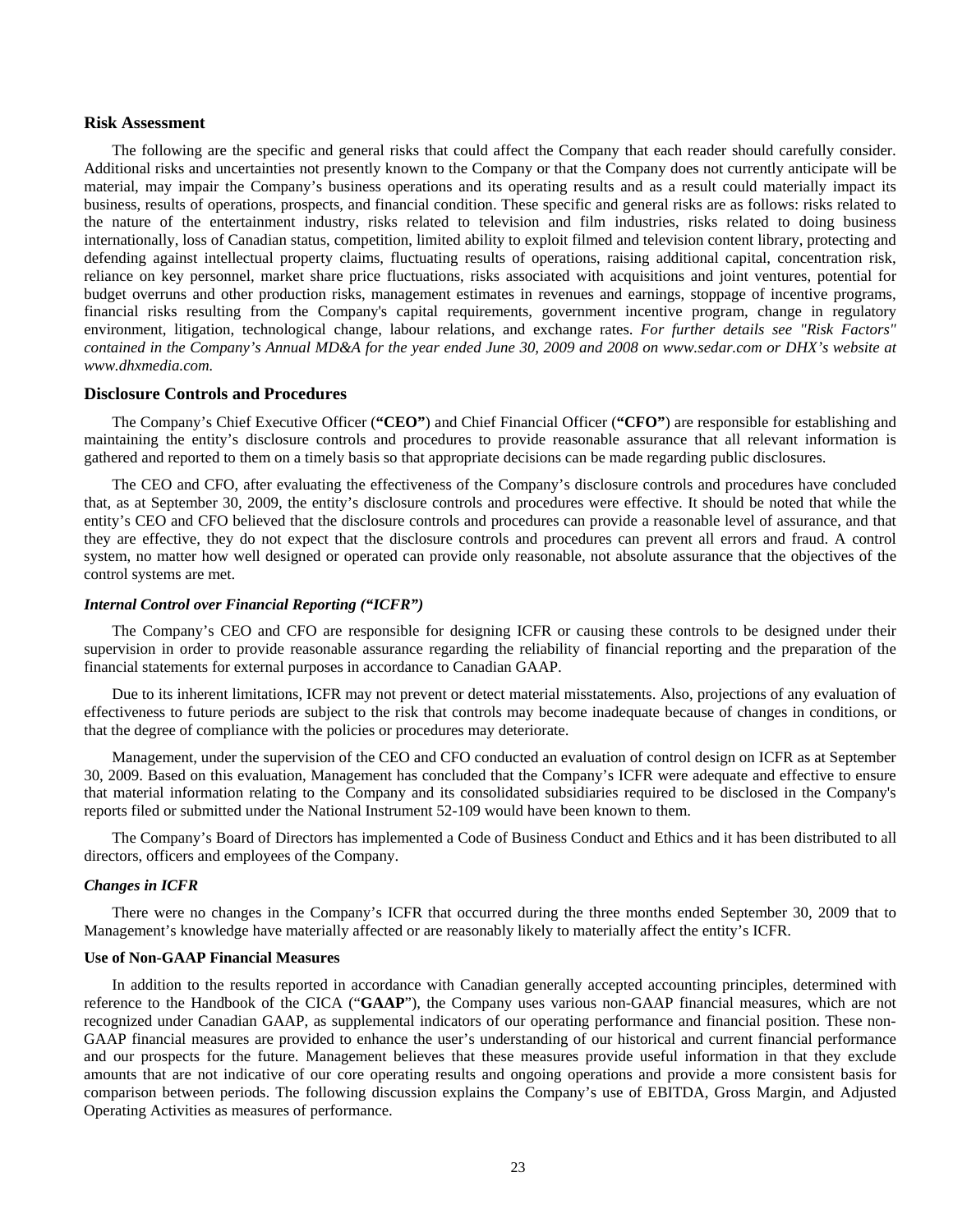"**EBITDA**" and "**Adjusted EBITDA**" means earnings (loss) before interest, taxes, depreciation, amortization, stock-based compensation expense, and for Q4 2008 onward, impairment of certain investments in film and television programs ("Adjusted EBITDA"). Amortization includes amortization of PP&E, acquired libraries, and intangible assets. EBITDA and Adjusted EBITDA represents net income (loss) of the Company before amortization of PP&E, acquired libraries, and intangible assets, interest expense, interest income, non-controlling interest, equity income, development expenses, and stock-based compensation expense. EBITDA and Adjusted EBITDA are not earnings measures recognized by GAAP and do not have a standardized meaning prescribed by GAAP. Therefore, EBITDA and Adjusted EBITDA may not be comparable to similar measures presented by other issuers. Management believes EBITDA and Adjusted EBITDA to be meaningful indicators of our performance that provides useful information to investors regarding our financial condition and results of operation.

"**Gross Margin**" means revenue less direct production costs and amortization of film and television programs. Gross Margin is not an earnings measure recognized by GAAP and does not have a standardized meaning prescribed by GAAP. Therefore, Gross Margin may not be comparable to similar measures presented by other issuers.

"**Adjusted Operating Activities**" is a non-GAAP financial measure of cash inflows and outflows from operating activities adjusted for increases and decreases in interim production financing as, in Management's opinion, these are also an integral part of determining cash flows from operations. Adjusted Operating Activities is one of the key cash flow measurement tools used by Management in assessing cash flow performance.

**A reconciliation of historical results to EBITDA and Adjusted EBITDA is presented on the next page.**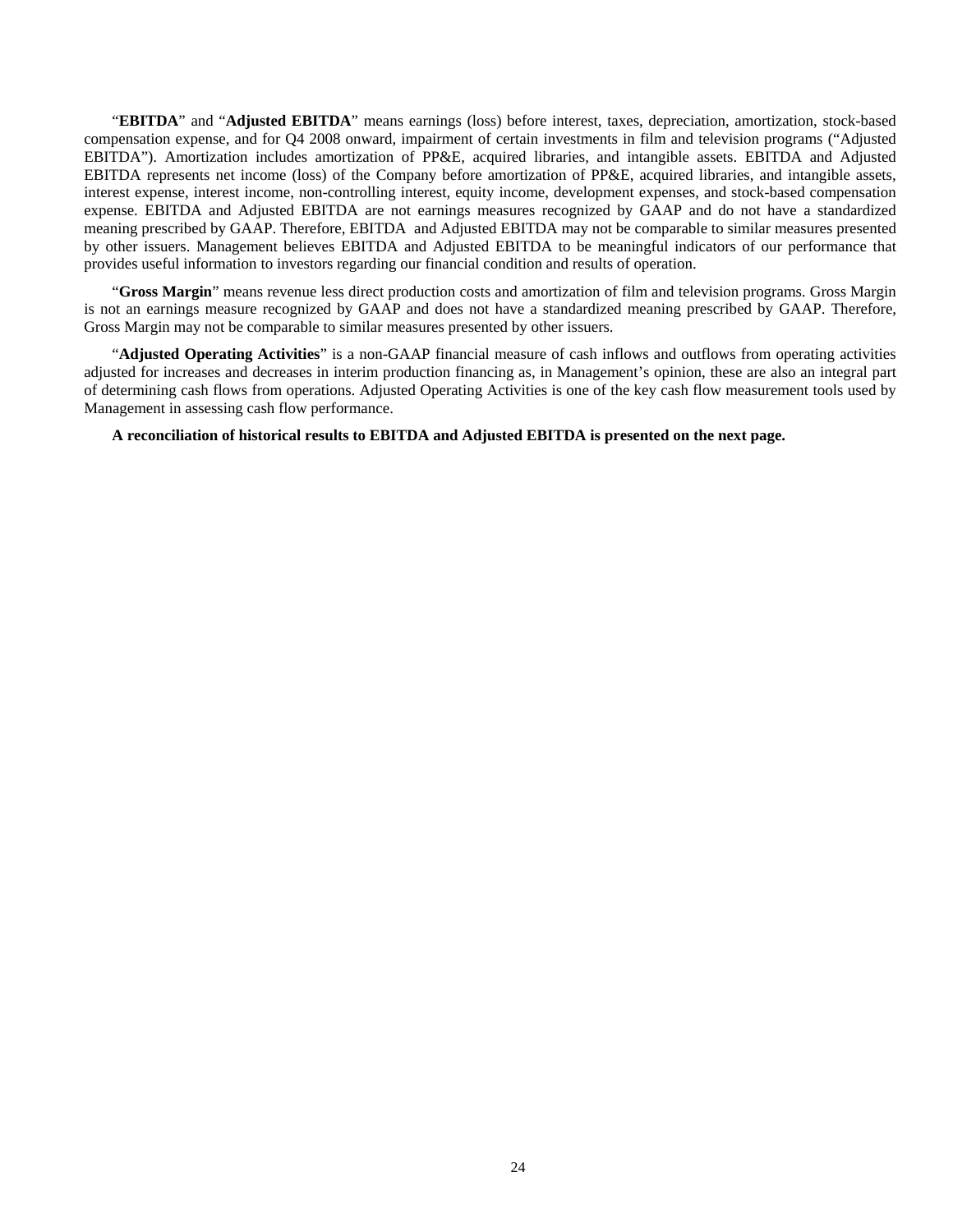#### **Reconciliation of Historical Results to EBITDA and Adjusted EBITDA**

EBITDA and Adjusted EBITDA are not recognized earnings measures under GAAP and do not have standardized meanings prescribed by GAAP. Therefore EBITDA and Adjusted EBITDA may not be comparable to similar measures presented by other companies or issuers. Investors are cautioned that EBITDA and Adjusted EBITDA should not be construed as alternatives to net income or loss determined in accordance with GAAP as an indicator of the Company's performance or to cash flows from operating, investing, and financing activities as a measure of liquidity and cash flows. The following table reconciles income (loss) before income taxes and discontinued operations, EBITDA and Adjusted EBITDA, and Gross Margin, based on the audited financial statements of the Company for the years ended June 30, 2009 and 2008 and historical unaudited financial statements of the Company for the three months ended September 30, 2009 and 2008, June 30, 2009 and 2008, March 31, 2009 and 2008, and December 31, 2008 and 2007, included elsewhere in this MD&A. For further description see "Use of Non-GAAP Financial Measures" elsewhere in this MD&A. *The financial information for Q1 2010 and Q4, Q3, and Q2 2009 includes full quarterly results for four divisions (Halifax Film, Decode, Studio B, and imX), Q1 2009 includes full quarterly results for three divisions (Halifax Film, Decode, and Studio B) but only 72 days for imX. Q4 and Q3 2008 include full quarterly results for three divisions (Halifax Film, Decode, and Studio B) with no amounts for imX. Q2 2008 includes full quarterly results for Halifax Film, Decode, and only 28 days of activity for the Studio B division and no amounts for imX.* 

**The operating results for any quarter should not be relied upon as an indication of results for any future period.**

|                                                         | $O1-10$<br>(\$000) | O4-09<br>$($ \$000 $)$        | O3-09<br>$($ \$000 $)$        | $O2-09$<br>$($ \$000 $)$      |
|---------------------------------------------------------|--------------------|-------------------------------|-------------------------------|-------------------------------|
| Income before income taxes and discontinued operations  |                    |                               |                               |                               |
|                                                         | 101                | 752                           | 651                           | 860                           |
|                                                         | 77                 | 57                            | 91                            | 106                           |
| Interest (income) expense and loss (income) from        |                    |                               |                               |                               |
|                                                         | 47                 | (153)                         | 9                             | 80                            |
| Costs associated with abandoned transactions and non-   |                    |                               |                               |                               |
|                                                         | 23                 | 215                           | 16                            | 1.151                         |
|                                                         |                    | ÷                             |                               |                               |
|                                                         | 777                | 1,183                         | 643                           | 573                           |
| Impairment in value of certain investment in film       |                    |                               |                               |                               |
|                                                         | 159                | 494                           |                               |                               |
|                                                         | 25                 | 333                           | 45                            | 39                            |
|                                                         | 301                | 435                           | 170                           | 204                           |
|                                                         | 1,510              | 3,316                         | 1,625                         | 3,013                         |
| Selling, general and administrative, net of stock-based |                    |                               |                               |                               |
|                                                         | 3,151              | 2,759                         | 3,376                         | 3,719                         |
|                                                         | 4.661              | 6.075                         | 5.001                         | 6,732                         |
|                                                         | $Q1-09$<br>(\$000) | <b>O4-08</b><br>$($ \$000 $)$ | <b>O3-08</b><br>$($ \$000 $)$ | <b>O2-08</b><br>$($ \$000 $)$ |
| Income (loss) before income taxes and discontinued      |                    |                               |                               |                               |
|                                                         | 955                | (3,057)                       | 1,403                         | 207                           |
|                                                         | 109                | 117                           | 143                           | 124                           |
| Interest (income) expense and loss (income) from        |                    |                               |                               |                               |
|                                                         | (84)               | 65                            | (109)                         | (43)                          |
| Costs associated with abandoned transactions and non-   |                    |                               |                               |                               |
|                                                         | 7                  | (274)                         |                               | (2)                           |
|                                                         |                    | (13)                          |                               | (8)                           |
|                                                         | 660                | 775                           | 1.093                         | 675                           |
| Impairment in value of certain investment in film       |                    |                               |                               |                               |
|                                                         |                    | 2,782                         |                               |                               |
|                                                         | 8                  | 293                           |                               | 35                            |
|                                                         | 190                | 512                           | 158                           | 121                           |
|                                                         | 1,845              | 1,200                         | 2,688                         | 1,109                         |
| Selling, general and administrative, net of stock-      |                    |                               |                               |                               |
|                                                         | 3,148              | 3,419                         | 3,148                         | 2,364                         |
|                                                         | 4,993              | 4,619                         | 5,836                         | 3,473                         |

Certain of the comparative Non-GAAP Financial Measures ("**NGFM**") are adjusted for all necessary adjustments, consisting of normal recurring adjustments and any changes in the current definition of NGFM (see "Use of Non-GAAP Financial Measures" section of this MD&A for further details).

1

2 Effective Q4 2009 and onward, the Company has combined income from strategic short-term investments with unrealized loss on short-term investments and interest (income) expense. The Company has adjusted accordingly for all prior quarters reported.

<sup>3</sup>Adjusted EBITDA for Q1 2010, Q4 2009, and Q4 2008 were adjusted for \$0.16 million, \$0.49 million, and \$2.78 million respectively for impairment in value of certain investments in film and television programs recorded as a result of the year end net realizable value testing for investment in film and television as management believes this to be a more meaningful indicator of operating performance.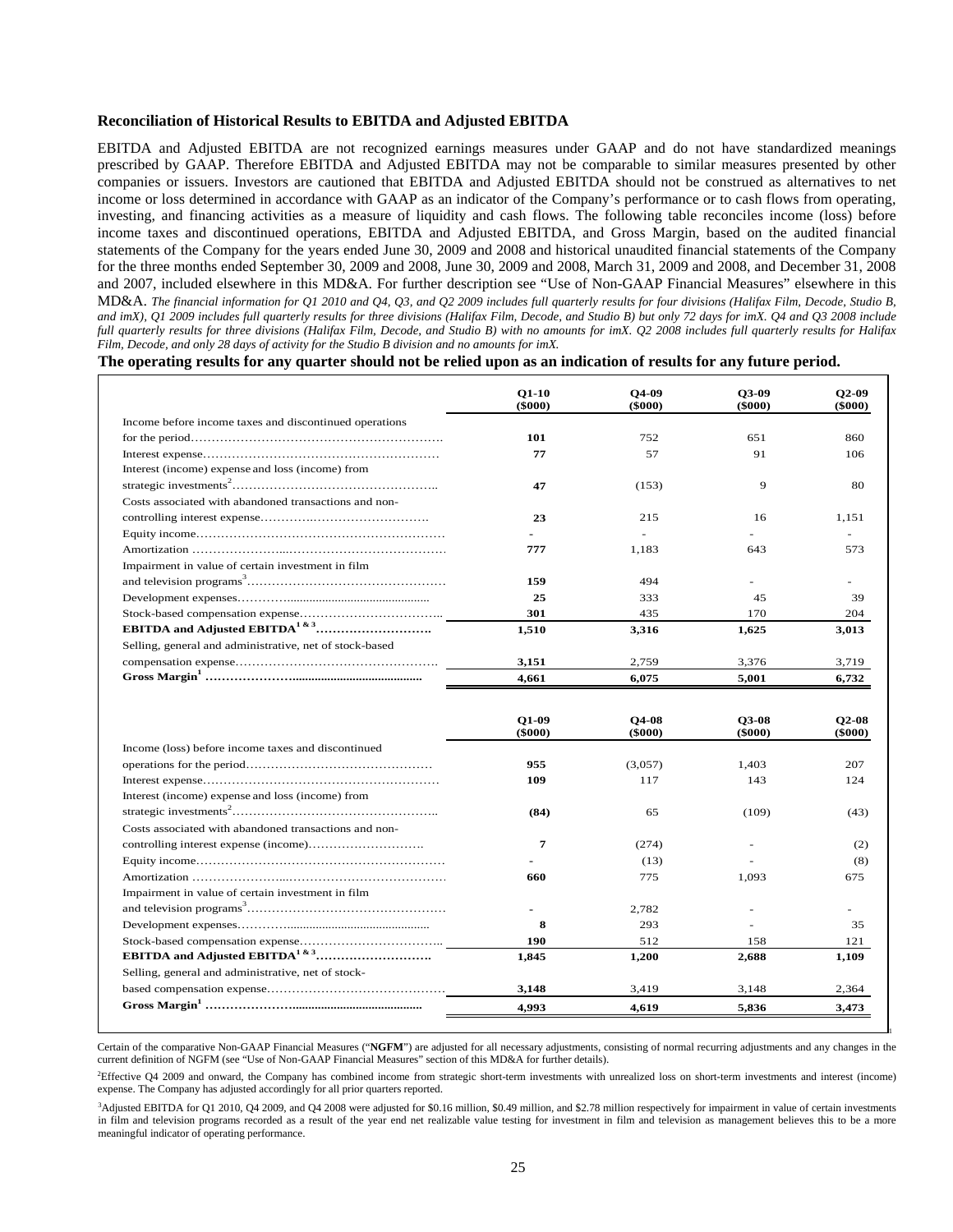

# **DHX MEDIA LTD.**

# **Q1 2010**

**Supplemental Information For the three months ended September 30, 2009**